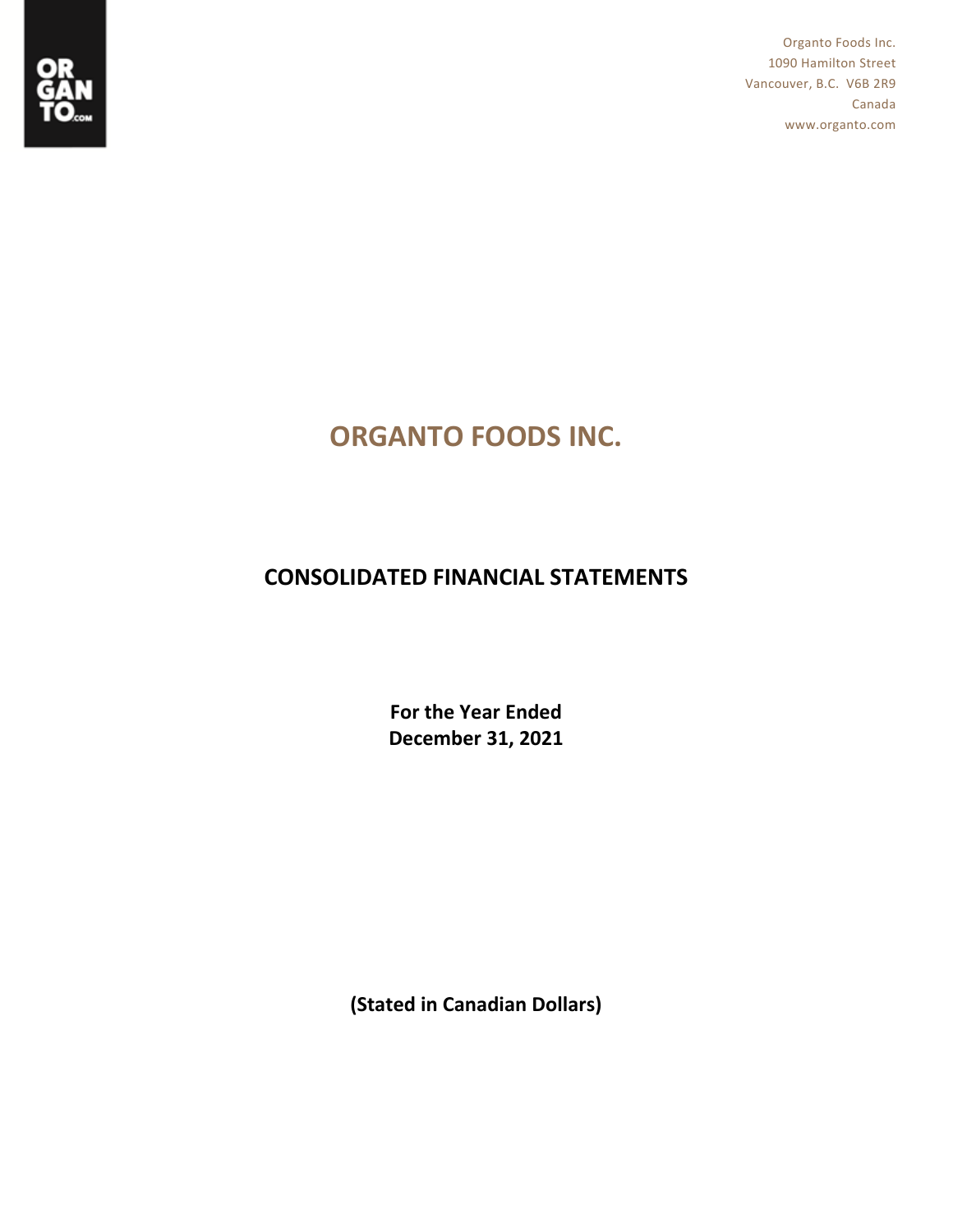

DALE MATHESON CARR-HILTON LABONTE LLP CHARTERED PROFESSIONAL ACCOUNTANTS

#### **INDEPENDENT AUDITOR'S REPORT**

To the Shareholders of Organto Foods Inc.

#### **Opinion**

We have audited the consolidated financial statements of Organto Foods Inc. (the "Company"), which comprise the consolidated statements of financial position as at December 31, 2021 and 2020, and the consolidated statements of comprehensive loss, cash flows and changes in shareholders equity (deficit) for the years then ended, and notes to the consolidated financial statements, including a summary of significant accounting policies (collectively referred to as the "financial statements").

In our opinion, the accompanying financial statements present fairly, in all material respects, the financial position of the Company as at December 31, 2021 and 2020, and its financial performance and its cash flows for the years then ended in accordance with International Financial Reporting Standards.

#### **Basis for Opinion**

We conducted our audit in accordance with Canadian generally accepted auditing standards. Our responsibilities under those standards are further described in the *Auditor's Responsibilities for the Audit of the Financial Statements* section of our report. We are independent of the Company in accordance with the ethical requirements that are relevant to our audit of the financial statements in Canada, and we have fulfilled our other ethical responsibilities in accordance with these requirements. We believe that the audit evidence we have obtained is sufficient and appropriate to provide a basis for our opinion.

#### **Material Uncertainty Related to Going Concern**

We draw attention to note 1 in the financial statements which describes matters and conditions that indicate the existence of a material uncertainty that may cast significant doubt about the Company's ability to continue as a going concern. Our opinion is not modified in respect of this matter.

#### **Other Information**

Management is responsible for the other information. The other information comprises the information included in Management's Discussion and Analysis.

Our opinion on the financial statements does not cover the other information and we do not express any form of assurance conclusion thereon.

In connection with our audit of the financial statements, our responsibility is to read the other information identified above and, in doing so, consider whether the other information is materially inconsistent with the financial statements or our knowledge obtained in the audit, or otherwise appears to be materially misstated.

We obtained Management's Discussion and Analysis prior to the date of this auditor's report. If, based on the work we have performed, we conclude that there is a material misstatement of this other information, we are required to report that fact. We have nothing to report in this regard.

#### **Responsibilities of Management and Those Charged with Governance for the Financial Statements**

Management is responsible for the preparation and fair presentation of the financial statements in accordance with International Financial Reporting Standards, and for such internal control as management determines is necessary to enable the preparation of financial statements that are free from material misstatement, whether due to fraud or error.

In preparing the financial statements, management is responsible for assessing the Company's ability to continue as a going concern, disclosing, as applicable, matters related to going concern and using the going concern basis of accounting unless management either intends to liquidate the Company or to cease operations, or has no realistic alternative but to do so.

Those charged with governance are responsible for overseeing the Company's financial reporting process.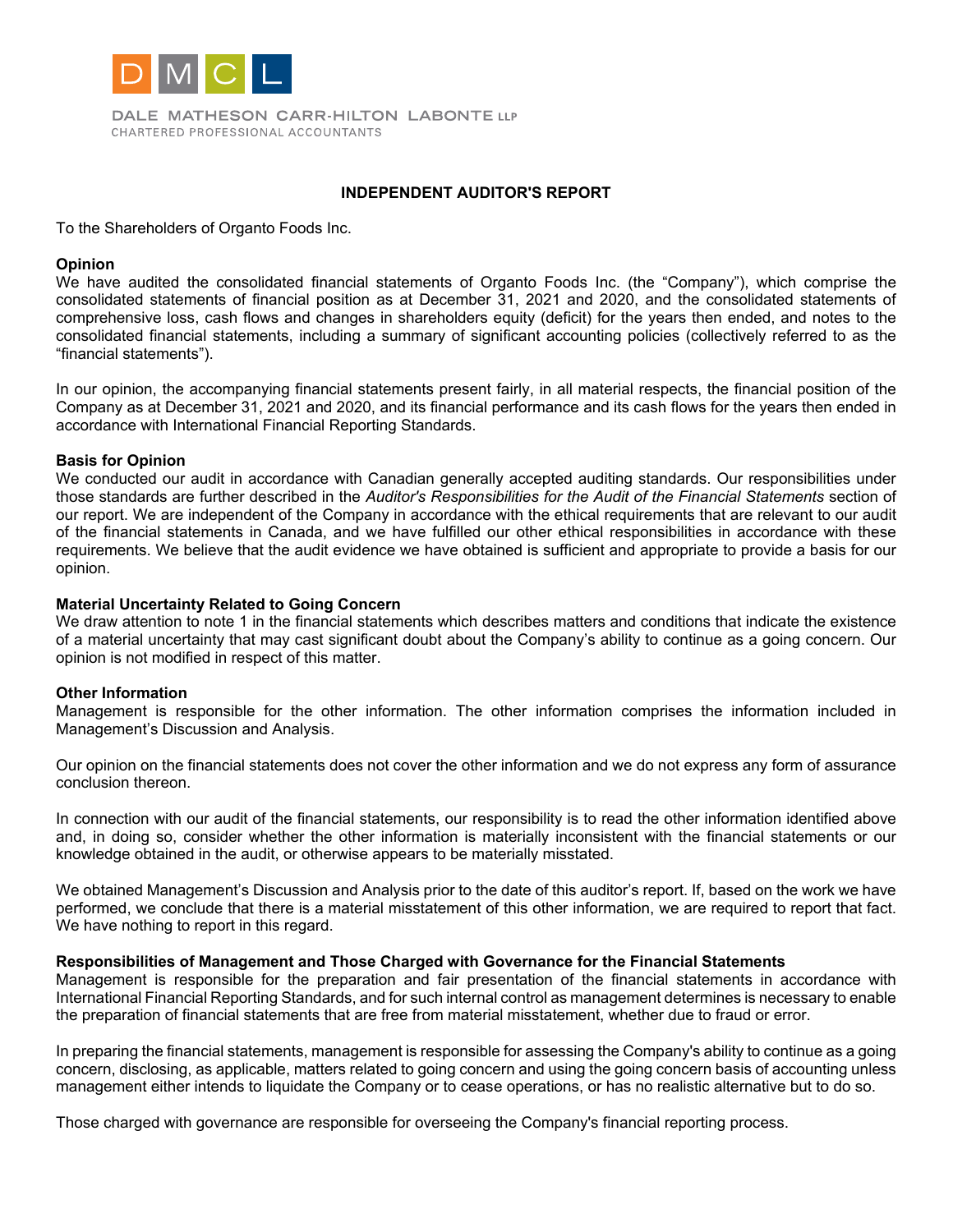#### **Auditor's Responsibilities for the Audit of the Financial Statements**

Our objectives are to obtain reasonable assurance about whether the financial statements as a whole are free from material misstatement, whether due to fraud or error, and to issue an auditor's report that includes our opinion. Reasonable assurance is a high level of assurance, but is not a guarantee that an audit conducted in accordance with Canadian generally accepted auditing standards will always detect a material misstatement when it exists. Misstatements can arise from fraud or error and are considered material if, individually or in the aggregate, they could reasonably be expected to influence the economic decisions of users taken on the basis of these financial statements. As part of an audit in accordance with Canadian generally accepted auditing standards, we exercise professional judgment and maintain professional skepticism throughout the audit. We also:

- Identify and assess the risks of material misstatement of the financial statements, whether due to fraud or error, design and perform audit procedures responsive to those risks, and obtain audit evidence that is sufficient and appropriate to provide a basis for our opinion. The risk of not detecting a material misstatement resulting from fraud is higher than for one resulting from error, as fraud may involve collusion, forgery, intentional omissions, misrepresentations, or the override of internal control.
- Obtain an understanding of internal control relevant to the audit in order to design audit procedures that are appropriate in the circumstances, but not for the purpose of expressing an opinion on the effectiveness of the Company's internal control.
- Evaluate the appropriateness of accounting policies used and the reasonableness of accounting estimates and related disclosures made by management.
- Conclude on the appropriateness of management's use of the going concern basis of accounting and based on the audit evidence obtained, whether a material uncertainty exists related to events or conditions that may cast significant doubt on the Company's ability to continue as a going concern. If we conclude that a material uncertainty exists, we are required to draw attention in our auditor's report to the related disclosures in the financial statements or, if such disclosures are inadequate, to modify our opinion. Our conclusions are based on the audit evidence obtained up to the date of our auditor's report. However, future events or conditions may cause the Company to cease to continue as a going concern.
- Evaluate the overall presentation, structure and content of the financial statements, including the disclosures, and whether the financial statements represent the underlying transactions and events in a manner that achieves fair presentation.
- Obtain sufficient appropriate audit evidence regarding the financial information of the entities or business activities within the Company to express an opinion on the financial statements. We are responsible for the direction, supervision and performance of the group audit. We remain solely responsible for our audit opinion.

We communicate with those charged with governance regarding, among other matters, the planned scope and timing of the audit and significant audit findings, including any significant deficiencies in internal control that we identify during our audit.

We also provide those charged with governance with a statement that we have complied with relevant ethical requirements regarding independence, and to communicate with them all relationships and other matters that may reasonably be thought to bear on our independence, and where applicable, related safeguards.

The engagement partner on the audit resulting in this independent auditor's report is Rakesh Patel*.*

#### **DALE MATHESON CARR-HILTON LABONTE LLP CHARTERED PROFESSIONAL ACCOUNTANTS**

Vancouver, BC May 2, 2022

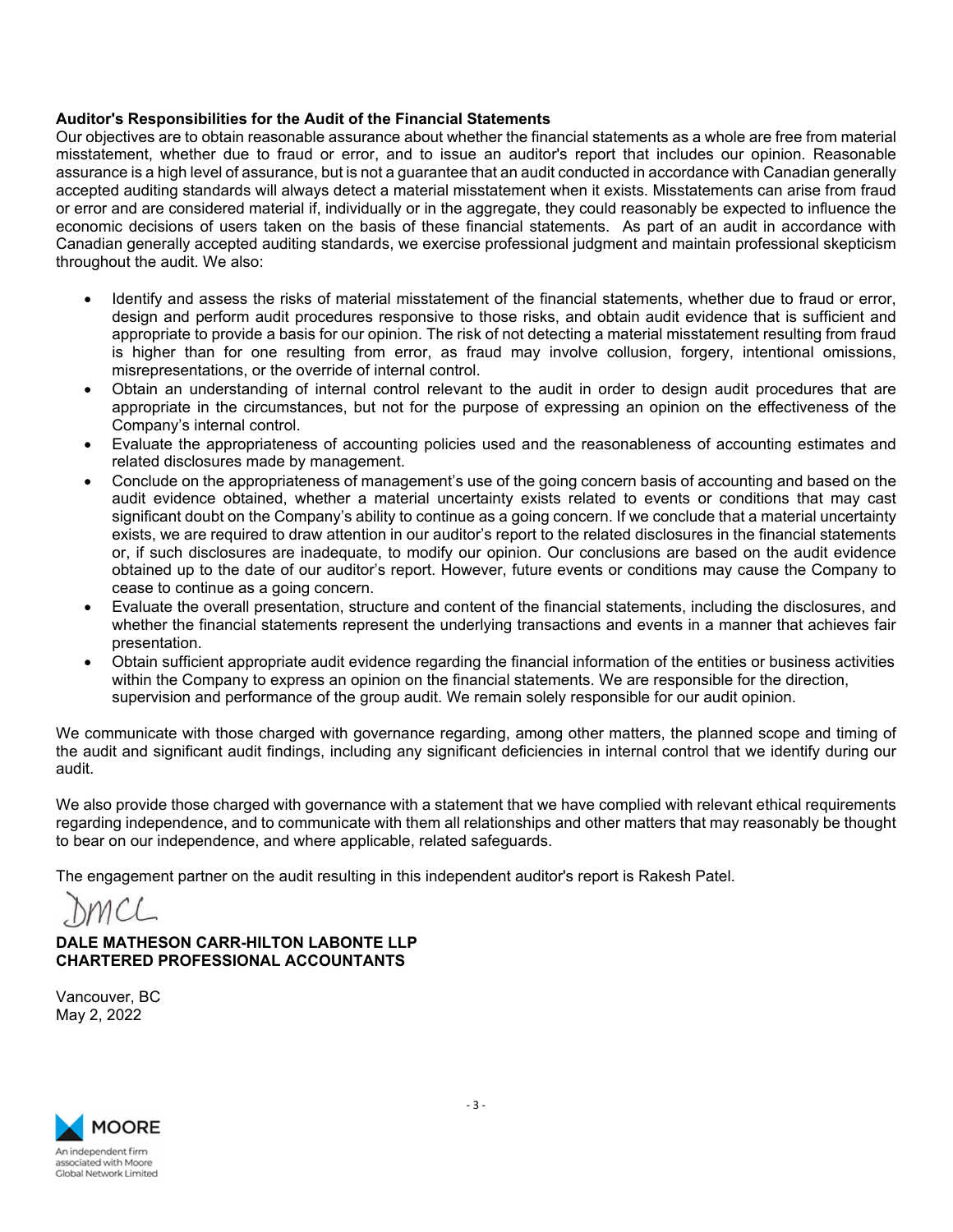## **Organto Foods Inc.** Consolidated Statements of Financial Position (Expressed in Canadian Dollars)

|                                                | December 31,<br>2021<br>(5) | December 31,<br>2020<br>(5) |
|------------------------------------------------|-----------------------------|-----------------------------|
| <b>Assets</b>                                  |                             |                             |
| Current assets                                 |                             |                             |
| Cash                                           | 11,869,999                  | 4,133,730                   |
| Receivables (note 5)                           | 3,161,905                   | 2,156,183                   |
| Inventories (note 6)                           | 316,324                     | 40,163                      |
| Prepaid expenses (note 7)                      | 2,715,883                   | 641,390                     |
|                                                | 18,064,111                  | 6,971,466                   |
| Non-current assets                             |                             |                             |
| Investment securities (note 8)                 | 1,051,615                   | 1,040,582                   |
| Intangible assets (note 9)                     | 1,086,774                   |                             |
| Goodwill (note 9)                              | 757,439                     |                             |
|                                                | 20,959,939                  | 8,012,048                   |
| Liabilities and shareholders' equity (deficit) |                             |                             |
| <b>Current liabilities</b>                     |                             |                             |
| Accounts payable and accrued liabilities       | 5,693,632                   | 4,095,424                   |
| Short-term loans payable (note 10)             |                             | 295,954                     |
| CEBA loan (note 12)                            | 60,000                      |                             |
| Convertible debentures (note 13)               | 2,627,670                   |                             |
|                                                | 8,381,302                   | 4,391,378                   |
| Non-current liabilities                        |                             |                             |
| Bank loan (note 11)                            |                             | 829,454                     |
| CEBA loan (note 12)                            |                             | 60,000                      |
| Convertible debentures (note 13)               | 5,754,727                   | 2,969,127                   |
| Deferred income taxes (note 24)                | 131,500                     |                             |
| <b>Total liabilities</b>                       | 14,267,529                  | 8,249,959                   |
| Shareholders' equity (deficit)                 |                             |                             |
| Share capital (note 14(a))                     | 33,854,516                  | 24,344,434                  |
| Shares to be issued (note 14(b))               | 797,770                     | 72,006                      |
| Reserves (note 14(f))                          | 6,604,958                   | 3,569,819                   |
| Deficit                                        | (34, 564, 834)              | (28, 224, 170)              |
| Total shareholders' equity (deficit)           | 6,692,410                   | (237, 911)                  |
|                                                | 20,959,939                  | 8,012,048                   |

Nature of operations and going concern (note 1) Commitments (note 22) Subsequent events (note 25)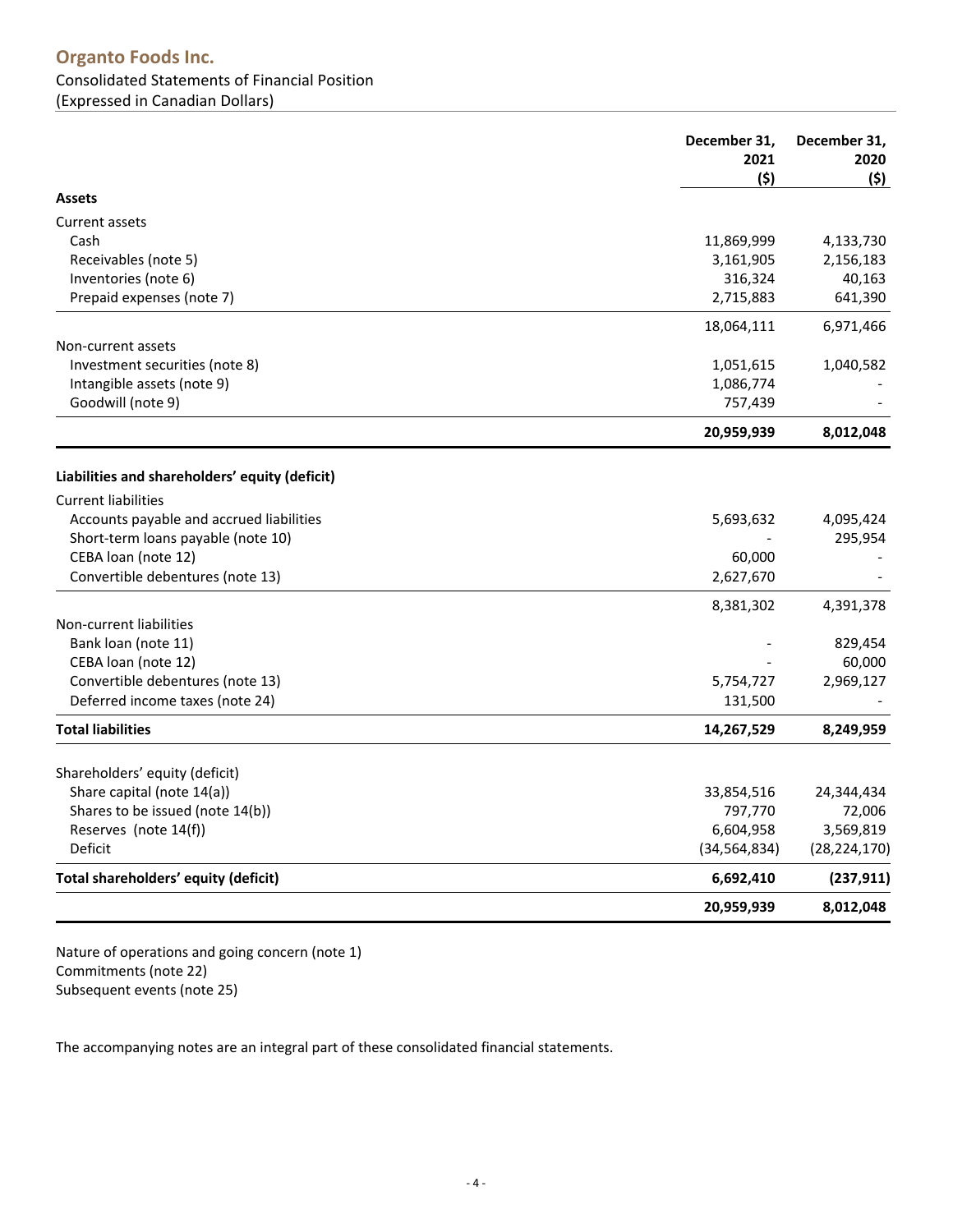|                                                          | Year ended<br>December 31 |                |
|----------------------------------------------------------|---------------------------|----------------|
|                                                          | 2021                      | 2020           |
|                                                          | (5)                       | (\$)           |
| <b>Sales</b>                                             | 19,518,647                | 11,448,036     |
| Cost of sales (note 15)                                  | (17,532,017)              | (10, 375, 094) |
| Gross profit                                             | 1,986,630                 | 1,072,942      |
| Selling, general and administration expenses (note 16)   | (2, 278, 294)             | (838, 212)     |
| Management fees                                          | (962, 988)                | (636, 165)     |
| Labour costs and benefits                                | (2,426,058)               | (1, 137, 100)  |
| Stock-based compensation (notes 14(b), 14(c) and 14(d))  | (1,320,909)               | (912, 532)     |
|                                                          | (5,001,619)               | (2,451,067)    |
| Interest expense and accretion, net (notes 11 and 13)    | (971, 287)                | (424, 371)     |
| Other loss (note 17)                                     | (139, 159)                | (48, 243)      |
| Realized loss on sale of investment securities (note 8)  | (141, 164)                |                |
| Unrealized gain (loss) on investment securities (note 8) | 587,209                   | (1,096,807)    |
| Foreign exchange loss                                    | (101, 741)                | (26, 269)      |
| Loss on settlement of debt (note 18)                     | (572,903)                 | (2,933,022)    |
| <b>Financing costs</b>                                   |                           | (74, 966)      |
| Net loss for the year                                    | (6,340,664)               | (7,054,745)    |
| Other comprehensive loss for the year:                   |                           |                |
| Foreign currency translation                             | (56, 424)                 | (104, 073)     |
| Comprehensive loss for the year                          | (6, 397, 088)             | (7, 158, 818)  |
|                                                          |                           |                |
| Loss per share:                                          |                           |                |
| Basic and diluted                                        | (0.02)                    | (0.04)         |
| Shares used in computing loss per share:                 |                           |                |
| Basic and diluted                                        | 257,097,090               | 181,180,859    |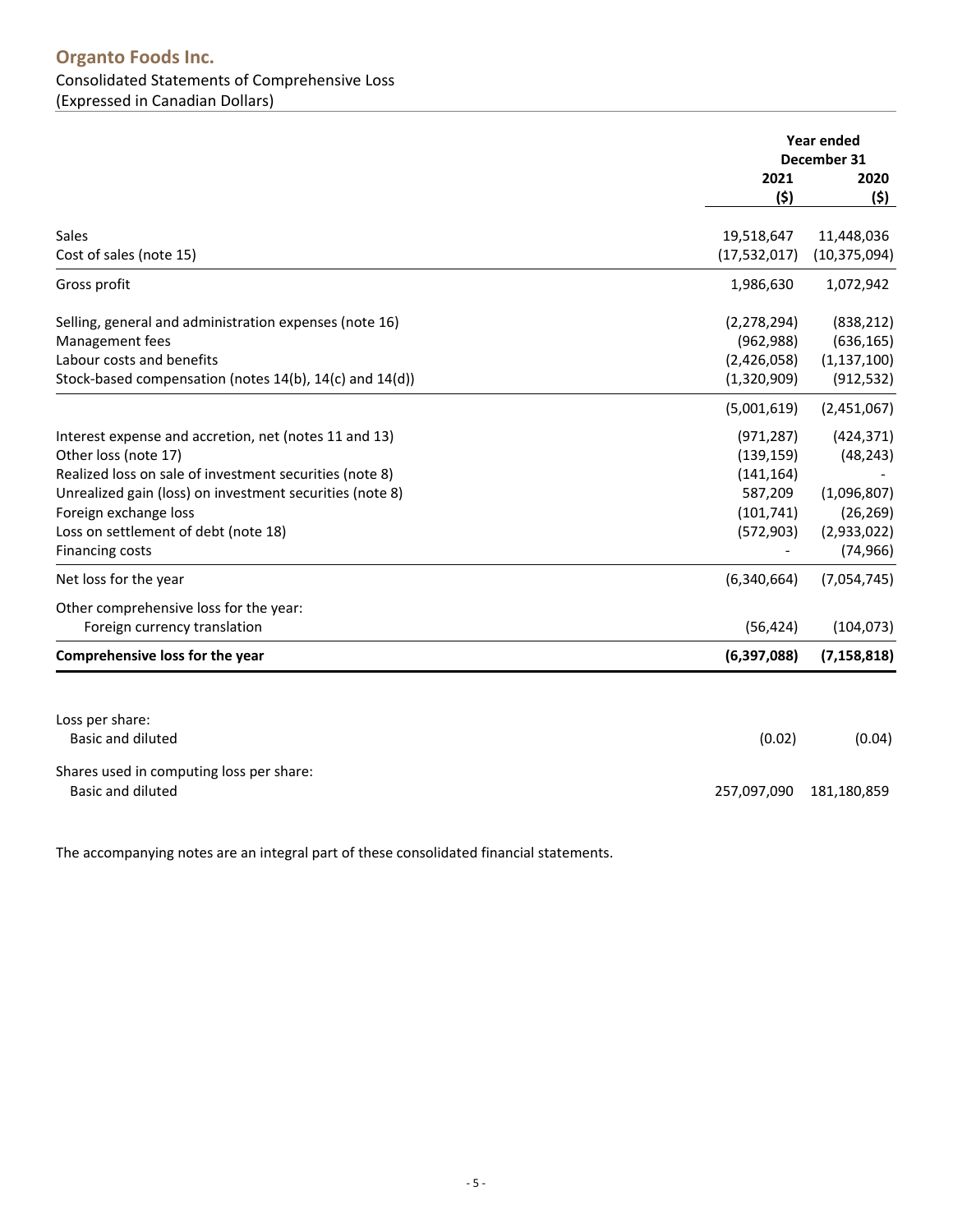|                                                               | Year ended<br>December 31 |             |  |
|---------------------------------------------------------------|---------------------------|-------------|--|
|                                                               | 2021<br>(\$)              | 2020<br>(5) |  |
| <b>Operating activities</b>                                   |                           |             |  |
| Net loss for the year                                         | (6,340,664)               | (7,054,745) |  |
| Add back:                                                     |                           |             |  |
| Loss on sale of investment securities                         | 141,164                   |             |  |
| Items not involving cash (note 20)                            | 2,420,494                 | 5,642,261   |  |
|                                                               | (3,779,006)               | (1,412,484) |  |
| Changes in non-cash working capital (note 20)                 | (2, 136, 635)             | (573, 171)  |  |
| Cash used in operating activities                             | (5,915,641)               | (1,985,655) |  |
| <b>Investing activities</b>                                   |                           |             |  |
| Cash paid to purchase Fresh Organic Choice BV                 | (230, 475)                |             |  |
| Cash acquired on purchase of Fresh Organic Choice BV          | 70,229                    |             |  |
| Cash paid to purchase Beeorganic BV                           | (855,000)                 |             |  |
| Cash acquired on purchase of Beeorganic BV                    | 188,827                   |             |  |
| Proceeds from sale of investment securities                   | 469,012                   |             |  |
| Cash used in investing activities                             | (357, 407)                |             |  |
| <b>Financing activities</b>                                   |                           |             |  |
| Proceeds from convertible debentures, net of issue costs      | 7,385,373                 | 3,368,943   |  |
| Proceeds from private placement of shares, net of issue costs | 5,948,060                 | 1,443,895   |  |
| Proceeds from exercise of warrants                            | 1,155,320                 | 465,145     |  |
| Proceeds from exercise of stock options                       | 55,250                    |             |  |
| Proceeds from bank loan, net of issue costs                   |                           | 2,198,865   |  |
| Repayments of bank loan                                       |                           | (672, 913)  |  |
| Proceeds from short term loans                                |                           | 449,920     |  |
| Repayments of short term loans                                | (295, 954)                | (777, 323)  |  |
| Proceeds from CEBA loan                                       |                           | 60,000      |  |
| Interest paid                                                 | (255, 916)                | (316, 397)  |  |
| Cash from financing activities                                | 13,992,133                | 6,220,135   |  |
| Effect of foreign exchange on cash                            | 17,184                    | (155, 315)  |  |
| Increase in cash                                              | 7,736,269                 | 4,079,165   |  |
| Cash, beginning of year                                       | 4,133,730                 | 54,565      |  |
| Cash, end of year                                             | 11,869,999                | 4,133,730   |  |

Supplemental cash flow information (note 20)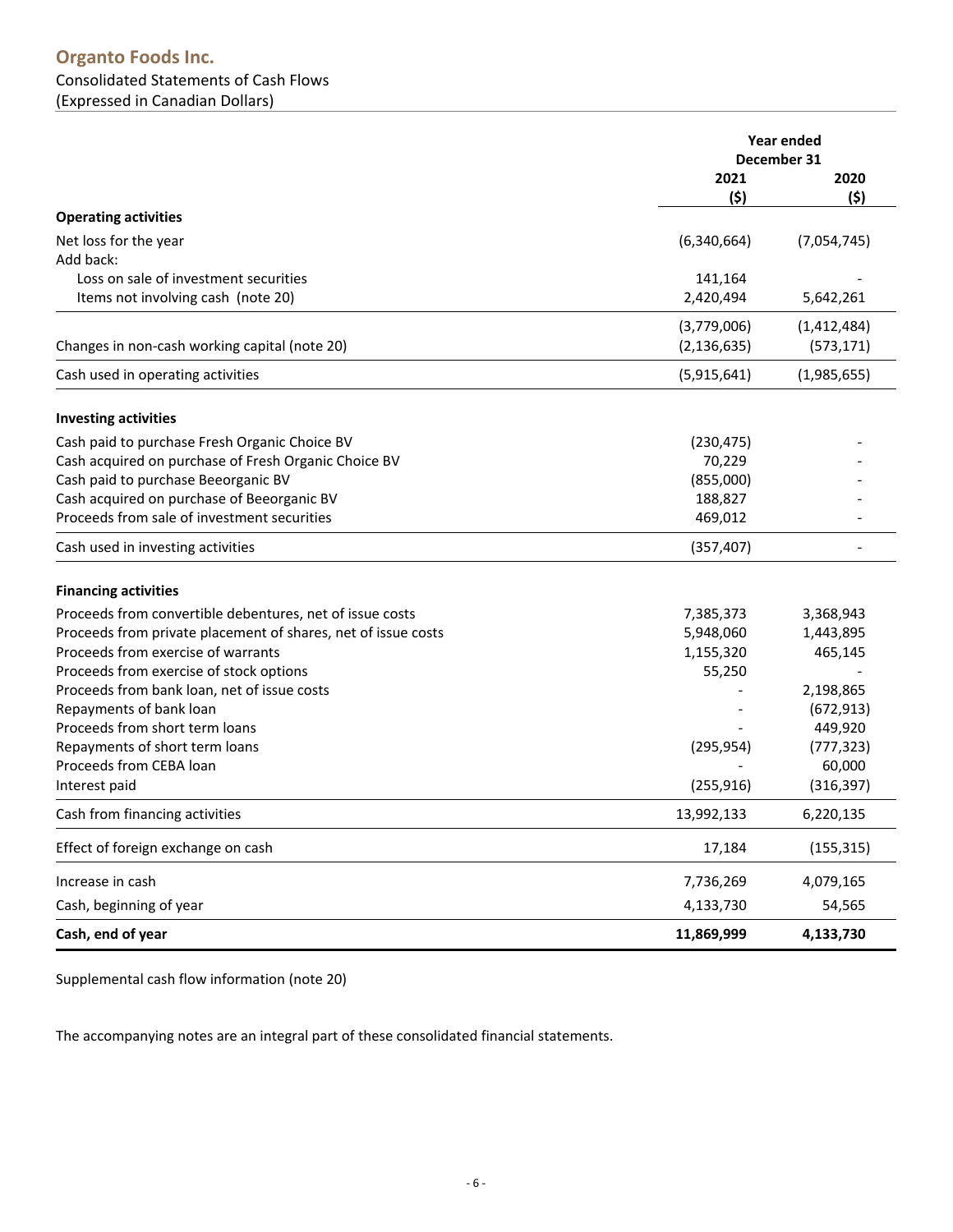## **Organto Foods Inc.** Consolidated Statements of Changes in Shareholders' Equity (Deficit) For the Years Ended December 31, 2021 and 2020

|                                                |                        |                | <b>Shares</b>            |                         |                        |               |
|------------------------------------------------|------------------------|----------------|--------------------------|-------------------------|------------------------|---------------|
|                                                |                        |                | Share to be issued       |                         |                        |               |
|                                                | Number of<br>shares    | capital<br>(5) | (cancelled)<br>(5)       | <b>Reserves</b><br>(\$) | <b>Deficit</b><br>(5)  | Total<br>(5)  |
| Balance at January 1, 2020                     | 165,016,934 17,061,697 |                | (440, 494)               |                         | 2,737,436 (21,169,425) | (1,810,786)   |
| Shares issued:                                 |                        |                |                          |                         |                        |               |
| Private placement                              | 30,077,900             | 1,503,895      |                          |                         |                        | 1,503,895     |
| Conversion of debentures                       | 13,306,000             | 665,300        |                          |                         |                        | 665,300       |
| To settle accounts payable                     | 990,795                | 84,080         |                          |                         |                        | 84,080        |
| To settle bank loan                            | 27,100,000             | 4,471,500      |                          |                         |                        | 4,471,500     |
| <b>Exercise of warrants</b>                    | 7,156,322              | 627,962        |                          |                         |                        | 627,962       |
| Warrants issued:                               |                        |                |                          |                         |                        |               |
| Private placement                              |                        | (70,000)       |                          | 140,157                 |                        | 70,157        |
| Loan extension                                 |                        |                |                          | 70,500                  |                        | 70,500        |
| 8% credit facility                             |                        |                |                          | 30,109                  |                        | 30,109        |
| Conversion option of convertible debentures    |                        |                |                          | 295,658                 |                        | 295,658       |
| Stock-based compensation                       |                        |                | 512,500                  | 400,032                 |                        | 912,532       |
| Comprehensive loss for the year                |                        |                | $\frac{1}{2}$            | (104, 073)              | (7,054,745)            | (7, 158, 818) |
| <b>Balance at December 31, 2020</b>            | 243,647,951 24,344,434 |                | 72,006                   |                         | 3,569,819 (28,224,170) | (237, 911)    |
| Shares issued:                                 |                        |                |                          |                         |                        |               |
| Private placement                              | 18,565,062             | 5,948,060      |                          |                         |                        | 5,948,060     |
| Purchase of Fresh Organic Choice BV            | 839,570                | 179,495        |                          |                         |                        | 179,495       |
| Conversion of debentures                       | 2,839,995              | 510,753        |                          |                         |                        | 510,753       |
| To settle bank loan                            | 3,210,500              | 1,589,198      |                          |                         |                        | 1,589,198     |
| Exercise of stock options                      | 480,000                | 55,250         |                          |                         |                        | 55,250        |
| <b>Exercise of warrants</b>                    | 11,676,932             | 1,155,320      |                          |                         |                        | 1,155,320     |
| Shares to be issued:                           |                        |                |                          |                         |                        |               |
| Purchase of Beeorganic BV                      |                        |                | 402,816                  |                         |                        | 402,816       |
| Purchase of ZMS business                       |                        |                | 394,954                  |                         |                        | 394,954       |
| Shares cancelled as part of sale of processing |                        |                |                          |                         |                        |               |
| plant                                          | (5,873,357)            | (440, 494)     | 440,494                  |                         |                        |               |
| Convertible debenture offering:                |                        |                |                          |                         |                        |               |
| Warrants issued                                |                        |                |                          | 258,888                 |                        | 258,888       |
| Conversion option                              |                        |                | $\overline{a}$           | 1,779,180               |                        | 1,779,180     |
| <b>Financing costs</b>                         |                        |                | $\overline{\phantom{0}}$ | (267, 414)              |                        | (267, 414)    |
| Stock-based compensation                       | 2,000,000              | 512,500        | (512,500)                | 1,320,909               |                        | 1,320,909     |
| Comprehensive loss for the year                |                        |                | $\overline{\phantom{a}}$ | (56, 424)               | (6,340,664)            | (6, 397, 088) |
| <b>Balance at December 31, 2021</b>            | 277,386,653 33,854,516 |                | 797,770                  |                         | 6,604,958 (34,564,834) | 6,692,410     |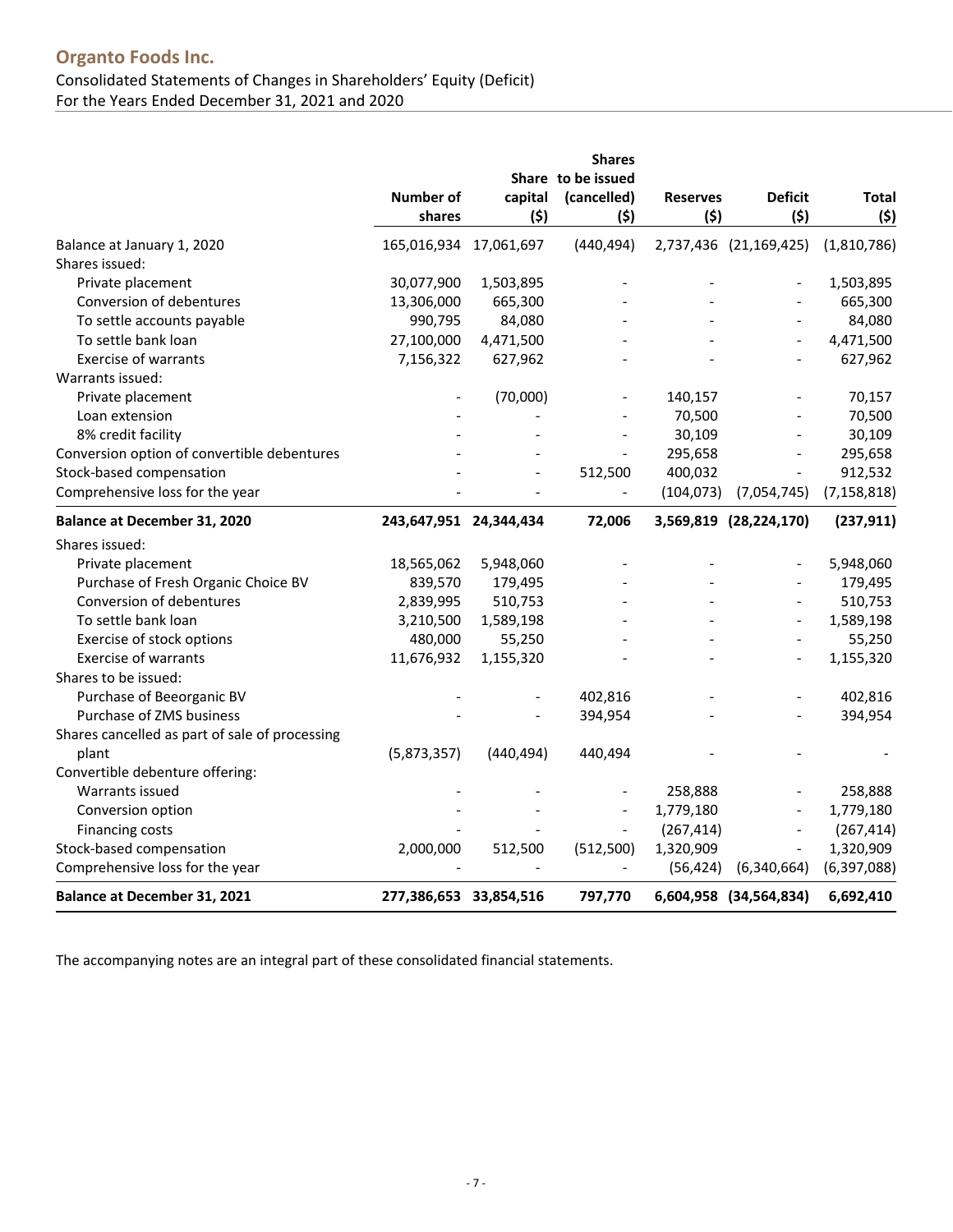#### **1. Nature of operations and going concern**

Organto Foods Inc. ("Organto" or "the Company") is engaged in the sourcing, processing, packaging, distribution and marketing of fresh organic and value‐added vegetable and fruit products. The Company employs an asset‐light business model to provide year‐round supply of a number of organic and specialty fruit and vegetable products sourced from a global supply base and currently marketed to customers in a variety of European countries. The Company's common shares are listed for trading on the TSX Venture Exchange ("TSXV") under the stock symbol "OGO", on the OTCQB under the stock symbol "OGOFF" and on the Frankfurt Stock Exchange under the stock symbol "OGF".

The Company's head office and principal address is located at 1090 Hamilton Street, Vancouver, British Columbia, V6B 2R9, Canada.

In March 2020 the World Health Organization declared coronavirus COVID‐19 a global pandemic. Since then millions of cases of the disease have been identified around the world, including regions that are important to the Company's business in terms of sales, product supply and other aspects of its supply chain. The Company has continued to operate during the outbreak. Essential food supply chains have been maintained in these difficult times, although not without their issues due to logistics and labor challenges, and the Company has continued to work with its supply partners and customers to bring product to market. As the coronavirus pandemic plays out around the world, the full impact on the Company's business from this is unknown at this time and difficult to predict. An extended pandemic outbreak including the potential of additional waves in many countries already impacted, or dramatic increase in actions taken by Governments to control transmission of the virus could cause the Company's key third party suppliers or the Company itself to temporarily close, which could lead to a shortage of raw materials and finished products. Also, if one or more of the Company's key customers were required to close for an extended period, the Company might not be able to ship products to them, and consumers may decrease their level of purchasing activity, which would also adversely impact the Company's net sales. Economic sanctions implemented in 2022 by the European Union and other countries in response to the Russia/Ukraine conflict will also have an economic impact on the Company. Sales to customers in Russia represented less than 5% of total 2021 sales and while products initially meant for sale in Russia will be available for sale elsewhere during the period that the sanctions remain in place, their sale can not be assured. Any of the foregoing events or other unforeseen consequences could materially adversely affect the Company's business, results of operations, financial condition and/or cash flows.

These consolidated financial statements have been prepared on a going concern basis which implies that the Company will continue realizing its assets and discharging its liabilities in the normal course of business for the foreseeable future. Should the going concern assumption not continue to be appropriate, further adjustments to carrying values of assets and liabilities may be required. The operations of the Company have historically been funded by the issue of share capital, bank loans, short‐term loans and convertible loans. At December 31, 2021, the Company had working capital of \$9,682,809 (December 31, 2020 ‐ \$2,580,088) and an accumulated deficit of \$34,564,834 (December 31, 2020 ‐ \$28,224,170). Accordingly, the ability of the Company to realize the carrying value of its assets and continue operations as a going concern is dependent upon its ability to obtain additional financing as needed, continued financial support from related parties, and ultimately on generating future profitable operations. The factors described indicate the existence of a material uncertainty that may cast significant doubt about the Company's ability to continue as a going concern.

#### **2. Basis of presentation**

(a) Statement of compliance

These consolidated financial statements have been prepared in accordance with International Financial Reporting Standards ("IFRS") as issued by the International Accounting Standards Board ("IASB"), and Interpretations of the International Financial Reporting Interpretations Committee ("IFRIC"). Certain amounts in the prior year have been reclassified to conform to the current year's presentation.

These consolidated financial statements were approved by the Board of Directors and authorized for issue on May 2, 2022.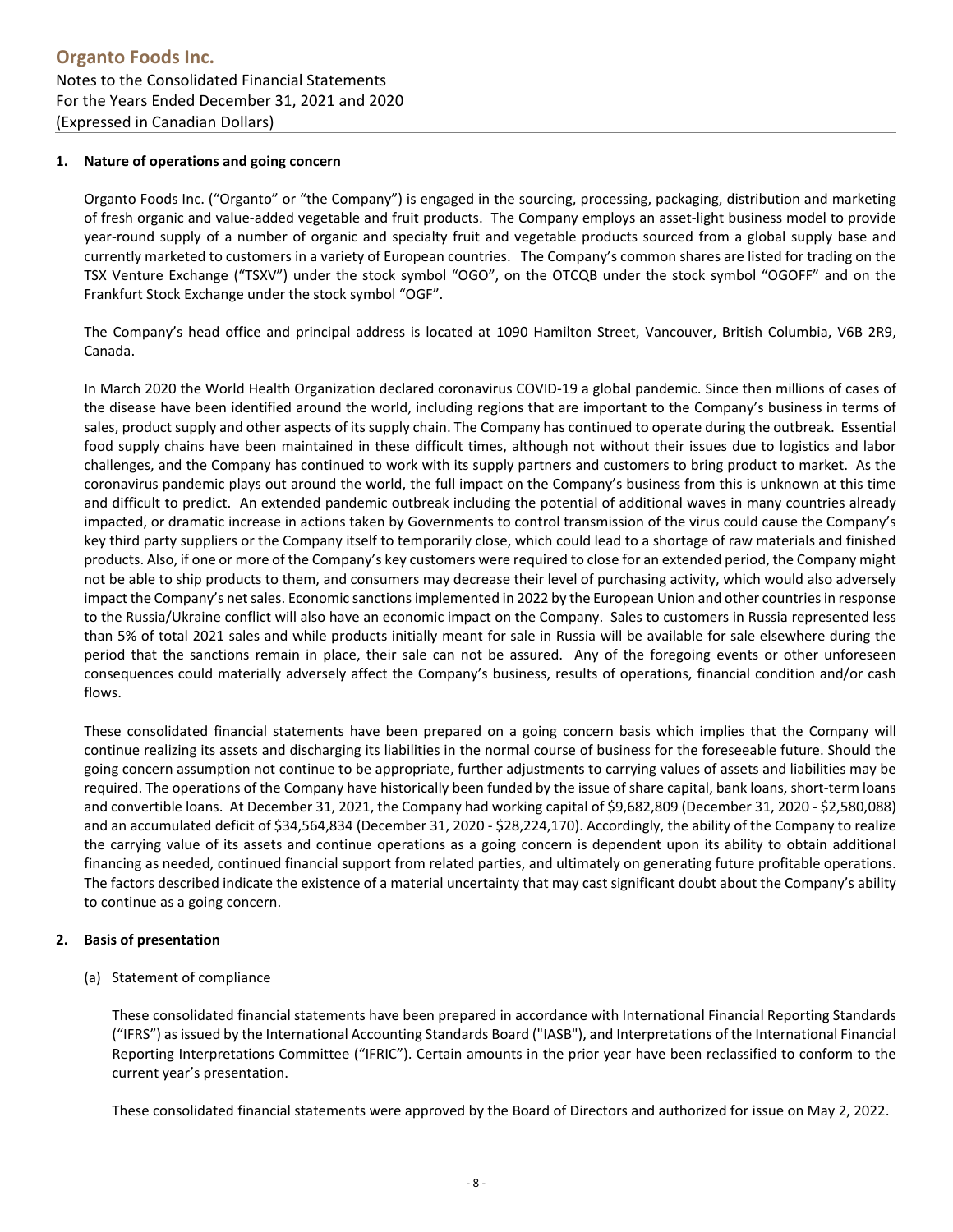#### (b) Basis of measurement

These consolidated financial statements have been prepared using the historical cost basis, except for certain assets and liabilities measured at fair value as required by IFRS pronouncements. In addition, these consolidated financial statements have been prepared using the accrual basis of accounting, except for cash flow information.

#### (c) Basis of consolidation

These consolidated financial statements include the accounts of the Company and its subsidiaries as follows:

| <b>Entity</b>             | Location           | <b>Ownership interest</b> | <b>Status</b>           |
|---------------------------|--------------------|---------------------------|-------------------------|
| Organto Europe B.V.       | <b>Netherlands</b> | 100%                      | Consolidated subsidiary |
| Fresh Organic Choice B.V. | <b>Netherlands</b> | 100%                      | Consolidated subsidiary |
| Beorganic B.V.            | <b>Netherlands</b> | 100%                      | Consolidated subsidiary |
| Organto de Mexico, S.A.   | Mexico             | 100%                      | Consolidated subsidiary |
| Organto Argentina S.A.    | Argentina          | 100%                      | Consolidated subsidiary |
| Organto Guatemala, S.A.   | Guatemala          | 100%                      | Consolidated subsidiary |

All inter‐company transactions and balances are eliminated on consolidation.

Control exists where the parent entity has the power to govern the financial and operating policies of an entity so as to obtain benefits from its activities. Subsidiaries are included in the consolidated financial statements from the date control commences until the date control ceases.

#### (d) Use of estimates and judgments

#### Significant estimates and assumptions

The preparation of financial statements in accordance with IFRS requires management to make estimates and assumptions which affect the reported amounts of assets and liabilities, the disclosure of contingent assets and liabilities at the date of the financial statements and the reported amounts of revenues and expenses during the reporting period. The Company's management reviews these estimates and underlying assumptions on an ongoing basis, based on experience and other factors, including expectations of future events that are believed to be reasonable under the circumstances. Revisions to estimates are adjusted for prospectively in the period in which the estimates are revised.

Estimates and assumptions where there is risk of material adjustments to assets and liabilities in future accounting periods include the fair value of the Company's investment in securities, estimates of useful lives of long-lived assets, the valuation of inventory, collectability of accounts receivable, financial liabilities, share‐based payments, share‐based compensation and the recoverability and measurement of deferred tax assets.

#### Significant judgments

The preparation of financial statements in accordance with IFRS requires the Company to make judgments, apart from those involving estimates, in applying accounting policies. The most significant judgments in preparing the Company's financial statements include the assumption that the Company will continue as a going concern, classification of expenditures and the classification of financial instruments.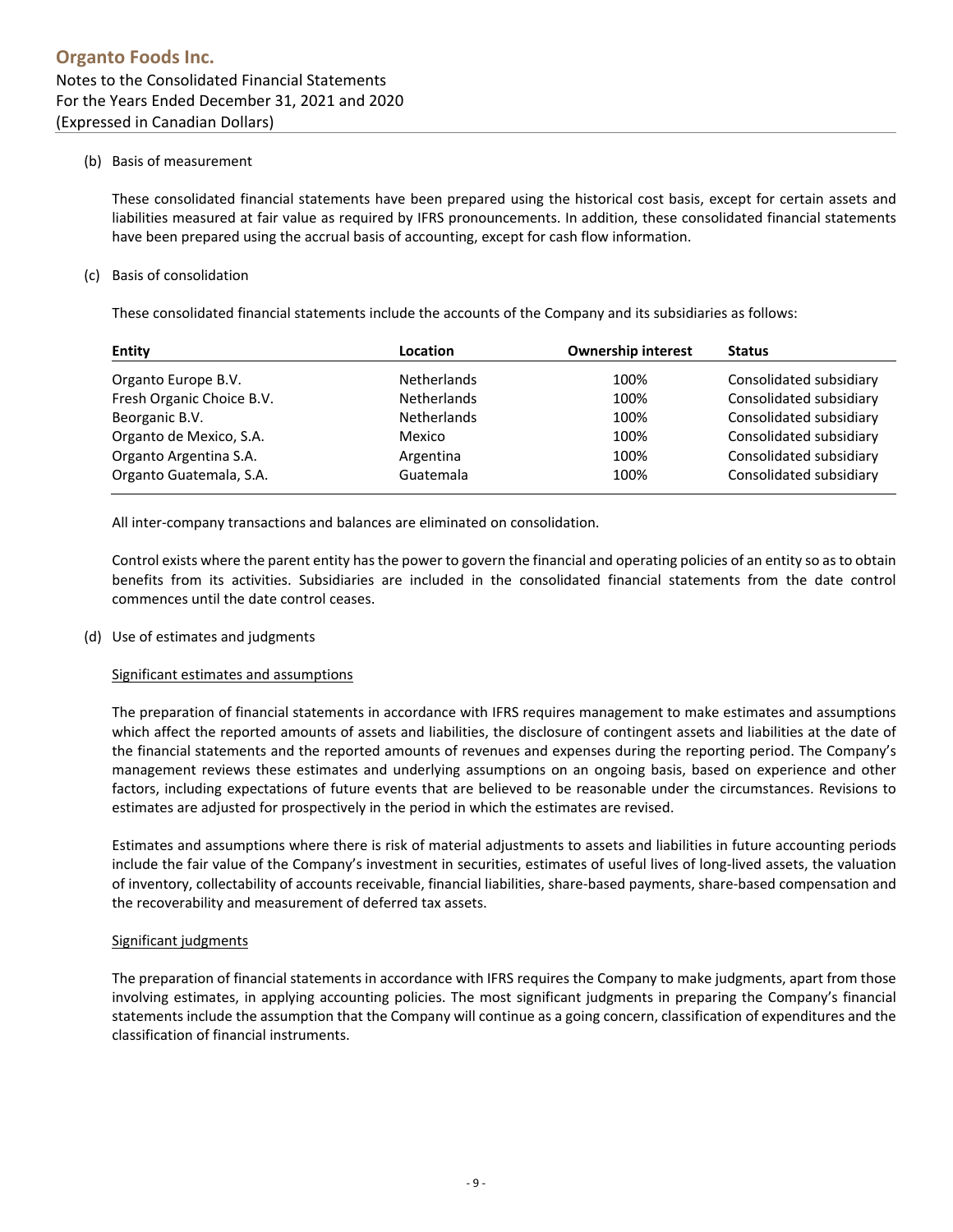#### **3. Significant accounting policies**

(a) Revenue recognition

Sales are recognized when control of the products has transferred to the Company's customers, being when the products are shipped to the customer. The customer has full discretion over the channel and price to sell the products, and there is no unfulfilled obligation that could affect the customer's acceptance of the products. Once products are delivered to the Company's customers, the risks of obsolescence and loss have been transferred to the customer, and either the customer has accepted the products in accordance with the sales order, the acceptance provisions have lapsed, or the Company has objective evidence that all criteria for acceptance have been satisfied.

No element of financing is deemed present as the sales are made with credit terms standard for the market.

A receivable is recognized when the goods are delivered as this is the point in time that the consideration is unconditional because only the passage of time is required before the payment is due.

(b) Inventory

Inventory is valued at the lower of cost and net realizable value. The Company's inventory is comprised of finished goods. Net realizable value is the estimated selling price in the ordinary course of business, less estimated costs of completion and selling expenses.

(c) Foreign currency translation

Items included in the financial statements of each of the Company's entities are measured using the currency of the primary economic environment in which the entity operates (the "functional currency"). These financial statements are presented in Canadian dollars. The functional currencies are as follows:

| <b>Entity</b>             | <b>Functional currency</b> |
|---------------------------|----------------------------|
| Organto Foods Inc.        | Canadian dollar            |
| Organto Europe B.V.       | European euro              |
| Fresh Organic Choice B.V. | European euro              |
| Beeorganic B.V.           | European euro              |
| Organto de Mexico, S.A.   | Mexican peso               |
| Organto Argentina S.A.    | Argentine peso             |
| Organto Guatemala, S.A.   | Guatemalan quetzal         |

The functional currency determinations were conducted through an analysis of the consideration factors identified in IAS 21, *The Effects of Changes in Foreign Exchange Rates*.

Foreign currency transactions are translated into the functional currency using the exchange rates prevailing at the date of the transaction. Foreign currency monetary items are translated at the period-end exchange rate. Non-monetary items measured at historical cost continue to be carried at the exchange rate at the date of the transaction. Non-monetary items measured at fair value are reported at the exchange rate at the date when fair values were determined.

Exchange differences arising on the translation of monetary items or on settlement of monetary items are recognized in profit or loss in the statement of comprehensive income (loss) in the period in which they arise.

Exchange differences arising on the translation of non‐monetary items are recognized in other comprehensive income in the statement of comprehensive income (loss) to the extent that gains and losses arising on those non-monetary items are also recognized in other comprehensive income. Where the non-monetary gain or loss is recognized in profit or loss, the exchange component is also recognized in profit or loss.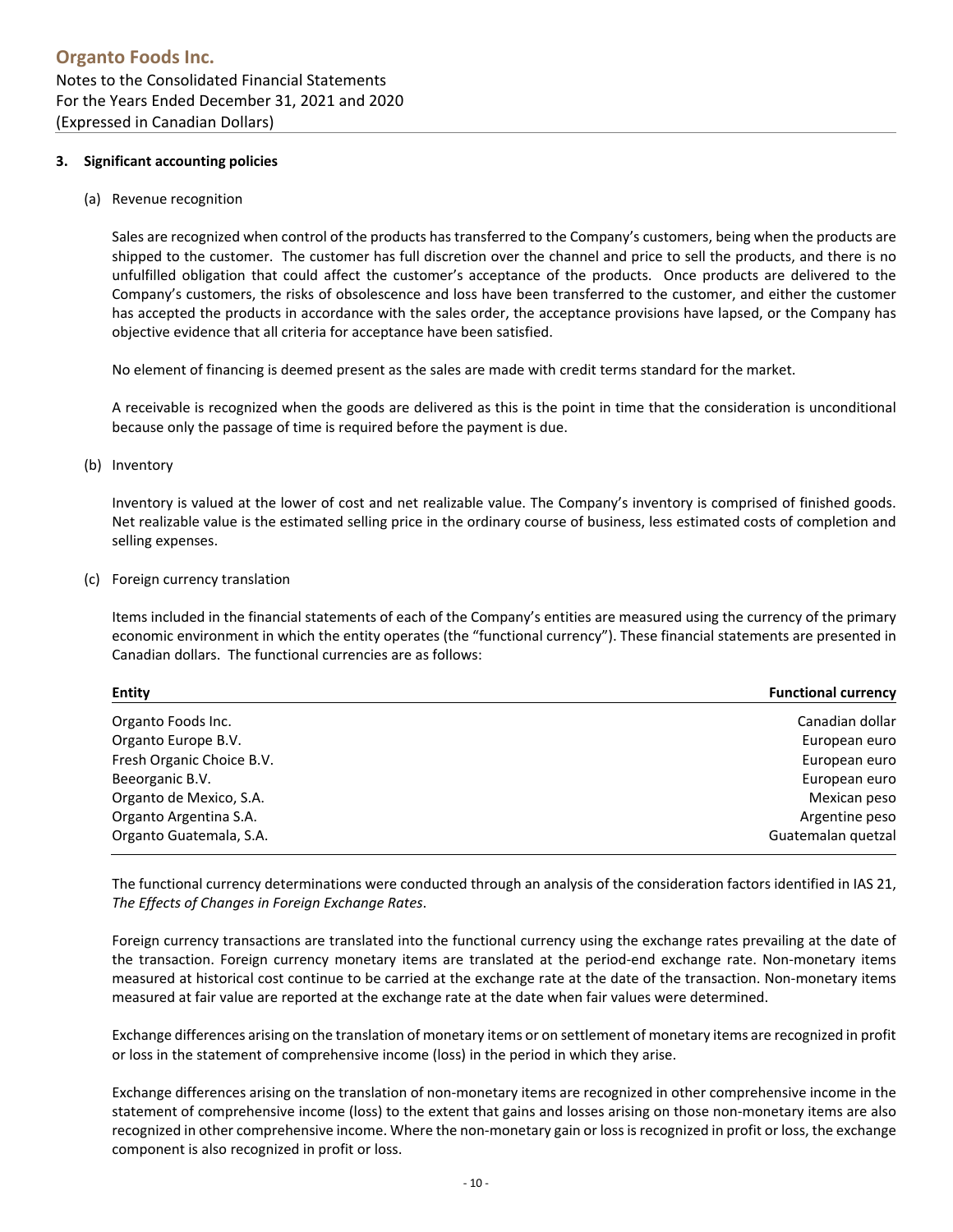#### Foreign operations:

The financial results and position of foreign operations whose functional currency is different from the Company's presentation currency are translated as follows:

- ‐ assets and liabilities are translated at period‐end exchange rates prevailing at that reporting date; and
- income and expenses are translated at average exchange rates for the period.

Exchange differences arising on translation of foreign operations are recognized in other comprehensive income and recorded in the Company's foreign currency translation reserve in equity. These differences are recognized in the profit or loss in the period in which the operation is disposed.

#### (d) Impairment of long‐lived assets

At each reporting date, the Company reviews the carrying amounts of its long-lived assets to determine whether there are any indications of impairment. If any such indication exists, the recoverable amount of the asset is estimated in order to determine the extent of the impairment, if any.

The recoverable amount of an asset is the greater of its value in use and its fair value less costs to sell. In assessing value in use, the estimated future cash flows are discounted to their present value using a pre‐tax discount rate that reflects current market assessments of the time value of money and the risks specific to the asset. For the purpose of impairment testing, assets are grouped together into the smallest group of assets that generates cash inflows from continuing use that are largely independent of cash inflows of other assets or groups of assets (the "cash-generating unit" or "CGU").

If the carrying amount of an asset or CGU exceeds its recoverable amount, the carrying amount of the asset or CGU is reduced to its recoverable amount. An impairment loss is recognized as an expense in the statement of income (loss).

Impairment losses recognized in prior periods are assessed at each reporting date for any indications that the loss has decreased or no longer exists. An impairment loss is reduced if there has been a change in the estimates used to determine the recoverable amount. An impairment loss is reversed only to the extent that the asset's carrying amount does not exceed the carrying amount that would have been determined, net of amortization, if no impairment loss had been recognized.

(e) Financial instruments

#### *Classification*

The Company classifies its financial instruments at fair value through profit and loss ("FVTPL"), fair value through other comprehensive income (loss) ("FVTOCI") or at amortized cost. The Company determines the classification of financial assets at initial recognition. The classification of debt instruments is driven by the Company's business model for managing the financial assets and their contractual cash flow characteristics. Equity instruments that are held for trading are classified as FVTPL. For other equity instruments, on the day of acquisition the Company can make an irrevocable election to designate them as FVTOCI. Financial liabilities are measured at amortized cost, unless they are required to be measured at FVTPL or if the Company has opted to measure them at FVTPL.

The following table shows the classification of the Company's financial instruments under IFRS:

| <b>Financial assets/liabilities</b> | <b>IFRS 9 Classification</b> |
|-------------------------------------|------------------------------|
| Cash                                | <b>FVTPL</b>                 |
| Accounts receivables                | Amortized cost               |
| Investment in securities            | <b>FVTPL</b>                 |
| Accounts payable                    | Amortized cost               |
| Loans payable                       | Amortized cost               |
| Convertible debentures              | Amortized cost               |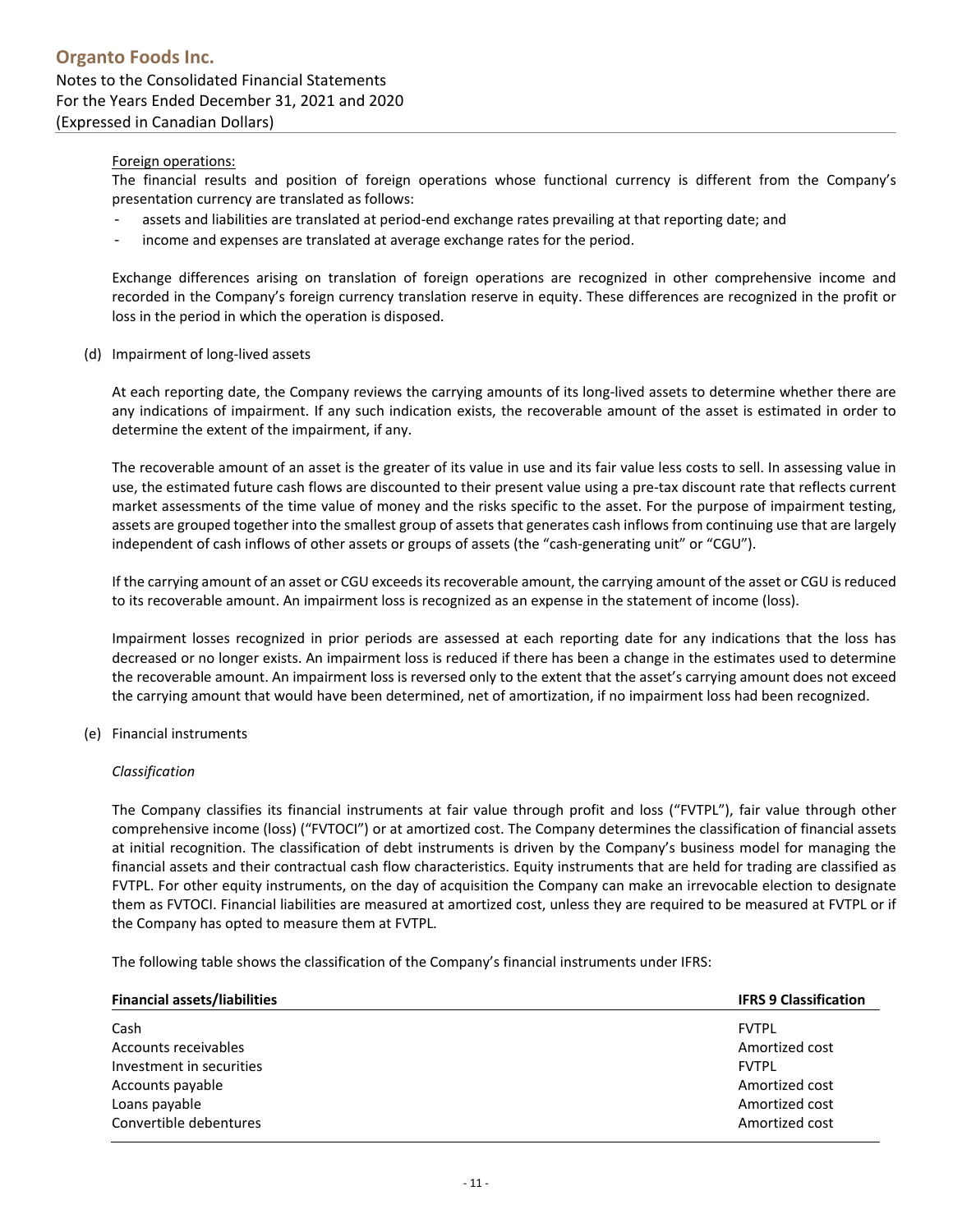#### *Measurement*

#### Financial assets and liabilities at amortized cost

Financial assets and liabilities at amortized cost are initially recognized at fair value plus or minus transaction costs and subsequently carried at amortized cost less any impairment.

#### Financial assets and liabilities at FVTPL

Financial assets and liabilities carried at FVTPL are initially recorded at fair value and transaction costs are expensed in the statements of comprehensive income (loss). Realized and unrealized gains and losses arising from changes in the fair value of the financial assets and liabilities held at FVTPL are included in net earnings in the period in which they arise. Where management has opted to recognize a financial liability at FVTPL, any changes associated with the Company's own credit risk will be recognized in other comprehensive loss.

#### *Impairment of financial assets at amortized cost*

The Company recognizes a loss allowance for expected credit losses on financial assets that are measured at amortized cost. At each reporting date, the Company measures the loss allowance for the financial asset at an amount equal to the lifetime expected credit losses if the credit risk on the financial asset has increased significantly since initial recognition. If at the reporting date, the financial asset has not increased significantly since initial recognition, the Company measures the loss allowance for the financial asset at an amount equal to the twelve month expected credit losses. The Company shall recognize in the consolidated statements of comprehensive loss, as an impairment gain or loss, the amount of expected credit losses (or reversal) that isrequired to adjust the loss allowance at the reporting date to the amount that isrequired to be recognized.

#### *Derecognition*

#### Financial assets

The Company derecognizes financial assets only when the contractual rights to cash flows from the financial assets expire, or when it transfers the financial assets and substantially all of the associated risks and rewards of ownership to another entity. Gains and losses on derecognition are generally recognized in the statements of comprehensive loss.

#### Financial liabilities

The Company derecognizes financial liabilities only when its obligations under the financial liabilities are discharged, cancelled or expired. Generally, the difference between the carrying amount of the financial liability derecognized and the consideration paid and payable, including any non-cash assets transferred or liabilities assumed, is recognized in the statements of comprehensive loss.

#### (f) Finance income and expenses

Finance income comprises interest income from cash accounts and is recognized in profit or loss on an accrual basis.

Interest expense comprises interest expense on borrowings. Borrowing costs that are not directly attributable to the acquisition, construction or production of a qualifying asset are recognized in profit or loss using the effective interest method. Interest expense is shown net of interest income received.

#### (g) Income taxes

Income tax is recognized in profit or loss except to the extent that it relates to items recognized directly in equity, in which case it is recognized in equity. Current tax expense is the expected tax payable on the taxable income for the year, using tax rates enacted or substantively enacted at period end, adjusted for amendments to tax payable with regards to previous years.

Deferred income taxes are accounted for using the liability method of tax allocation. Under this method deferred income tax assets and liabilities are recognized for the tax consequences of temporary differences by applying substantively enacted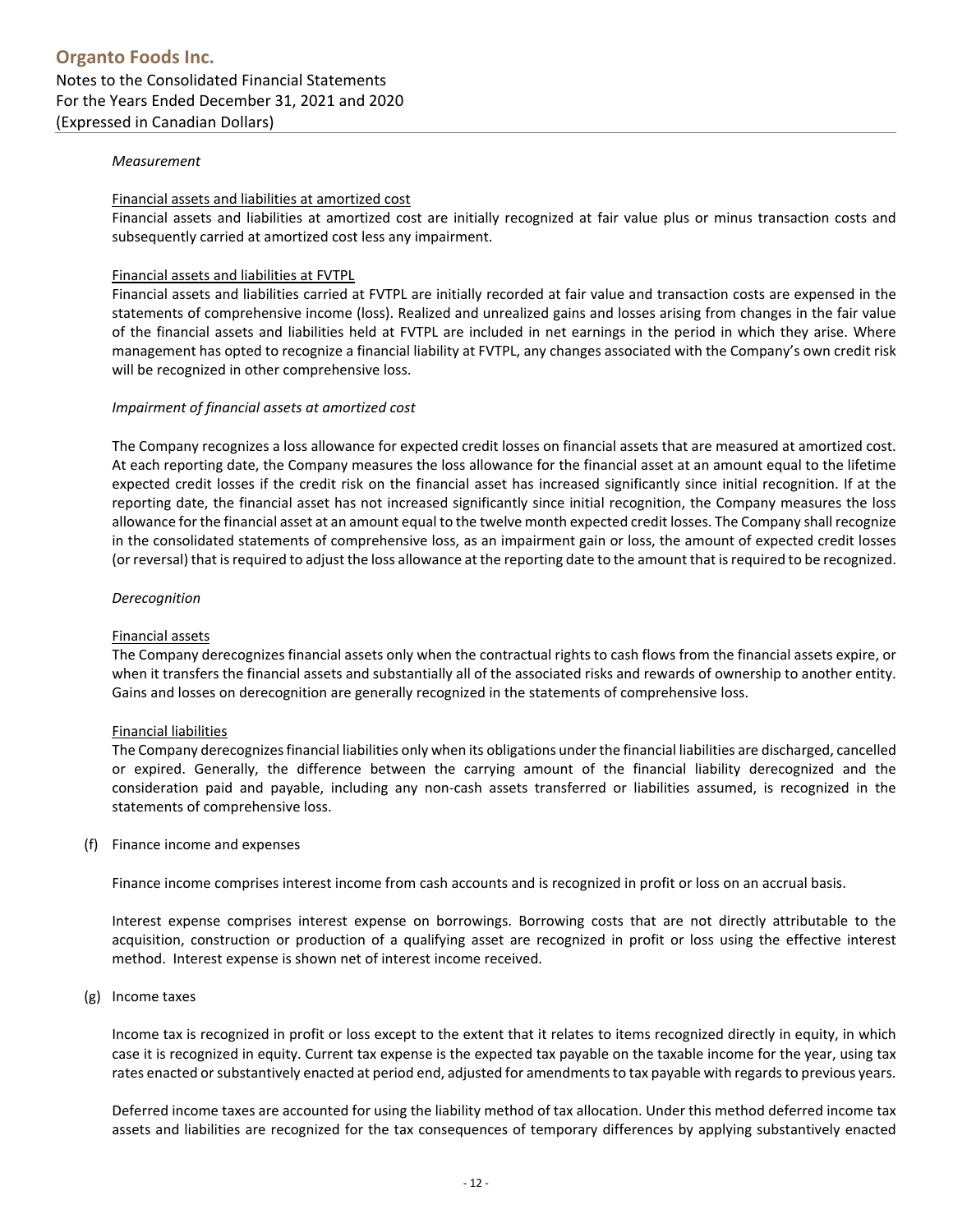statutory tax rates applicable to future years to differences between the financial statement carrying amounts and the tax bases of existing assets and liabilities.

The effect on deferred taxes for a change in tax rates is generally recognized in income in the period that includes the substantive enactment.

A deferred tax asset is recognized to the extent that it is probable that future taxable profits will be available against which the asset can be utilized. To the extent that the Company does not consider it probable that a deferred tax asset will be recovered, the deferred tax asset is reduced.

Deferred income tax assets and liabilities are offset when they relate to income taxes levied by the same taxation authority and the Company intends to settle its current tax assets and liabilities on a net basis. Current and deferred tax relating to items recognized directly in equity is recognized in equity and not in the statement of comprehensive loss.

#### (h) Loss per share

Loss per share is calculated using the weighted average number of common shares outstanding during the period. The calculation of diluted loss per share assumes that outstanding options and warrants that are in the money are exercised and the proceeds are used to repurchase shares of the Company at the average market price of the shares for the period. The effect is to increase the number of shares used to calculate diluted earnings per share and is only recognized when the effect is dilutive.

#### (i) Share‐based payments

The Company grants share‐based awards, including options, as an element of compensation to directors, officers, employees and service providers.

The Company uses the Black‐Scholes Option Pricing Model to measure the fair value for all share options granted, modified or settled during the period. Compensation expense is recorded based on the fair value of the award at the grant date, amortized over the vesting period. Each reporting date prior to vesting, the cumulative expense representing the extent to which the vesting period has expired and management's best estimate of the awards that are ultimately expected to vest is computed. No expense is recognized for awards that do not ultimately vest. When options are exercised, the proceeds received, together with any related amount in share‐based payments reserve, are credited to share capital.

#### (j) Investment securities

Investment securities are recorded at fair value and gains and losses are recognized in profit or loss. Realized gains and losses from the sale of investment securities are recorded as the difference between proceeds and their carrying value. Unrealized gains and losses from period‐end revaluations are calculated using the period‐end closing prices as traded on recognized stock exchanges when available, or estimated using a combination of the price of the most recent funding involving financing from external investors and expected proceeds. The fair value of any investment securities subject to trading restrictions is discounted to reflect these trading restrictions.

#### (k) Intangible assets

Intangible assets identified in a business acquisition are stated initially at fair value. Intangible assets are then measured net of accumulated amortization and any impairment losses. Trade names are being amortized over 5 years and customer and supplier relationships over 10 years. Amortization is charged to profit or loss on a straight line basis over the estimated useful lives of the assets.

Goodwill represents the excess of the consideration paid over the fair value of the net identifiable assets acquired. Goodwill is not being amortized.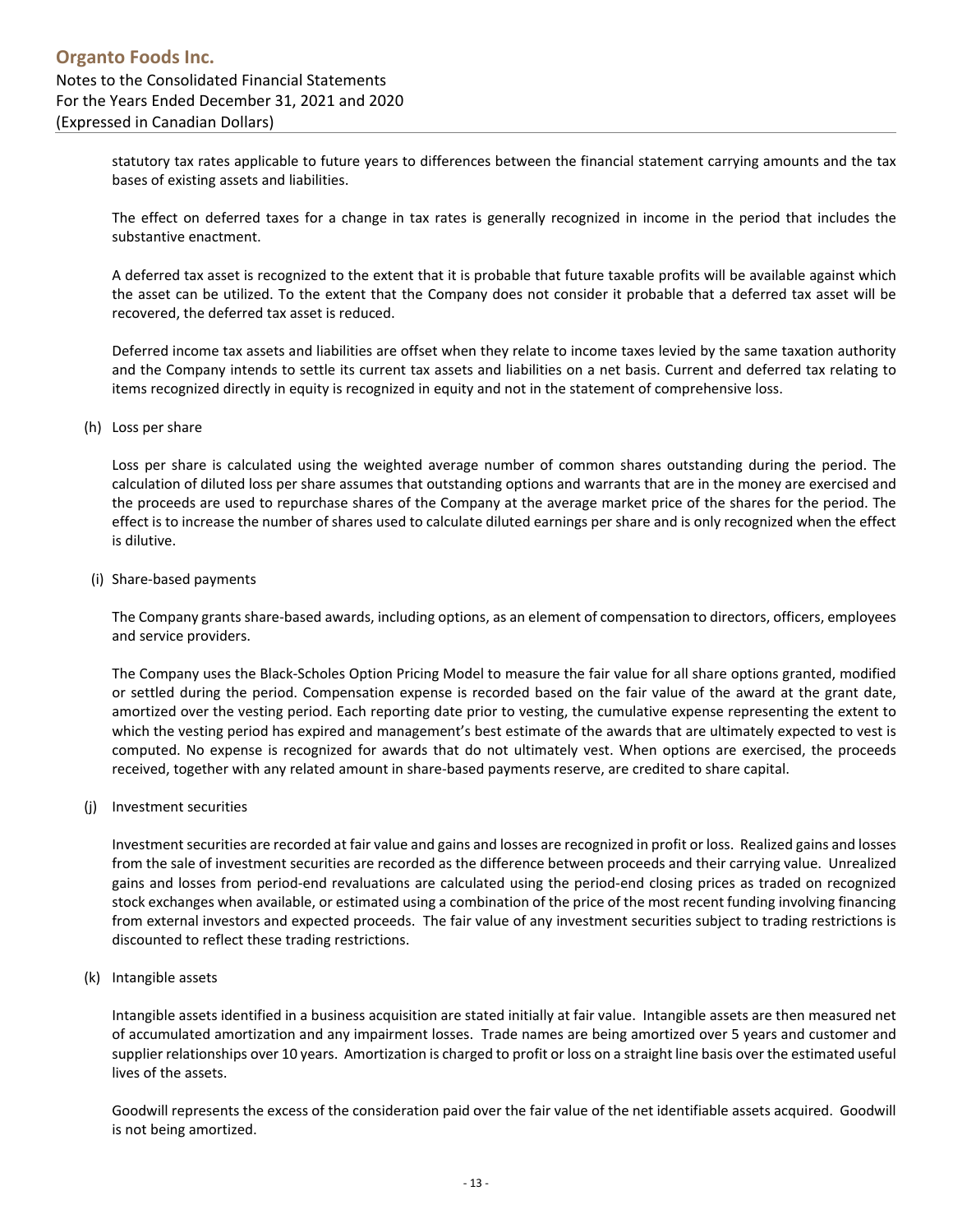Goodwill is tested for impairment at least annually. An impairment loss is recognized in the statement of profit or loss whenever the carrying amount of an asset or its cash-generating unit exceeds its recoverable amount.

Certain amounts in the prior year's numbers have been restated to conform to the current years presentation.

#### **4. New accounting standards**

The Company did not adopt any new accounting standard changes or amendments in the current year that had a material impact on the Company's financial statements.

#### **5. Receivables**

|                             |                          | December 31, |  |  |
|-----------------------------|--------------------------|--------------|--|--|
|                             | 2021                     | 2020         |  |  |
|                             | (\$)                     | (\$)         |  |  |
| Trade receivables           | 2,877,709                | 861,446      |  |  |
| VAT recoverable             | 153,971                  | 2,471        |  |  |
| Insurance claims receivable | $\overline{\phantom{a}}$ | 35,973       |  |  |
| Other                       | 130,225                  | 15,313       |  |  |
|                             | 3,161,905                | 915,203      |  |  |

#### **6. Inventories**

|                |         | December 31, |
|----------------|---------|--------------|
|                | 2021    | 2020         |
|                | (\$)    | (\$)         |
| Finished goods | 316,324 | 40,163       |
|                | 316,324 | 40,163       |

#### **7. Prepaid expenses**

|                                   | December 31, |                          |  |
|-----------------------------------|--------------|--------------------------|--|
|                                   | 2021<br>(\$) | 2020<br>(\$)             |  |
| Advances to third-party producers | 2,699,216    | 635,223                  |  |
| Prepaid insurance                 | 6,667        | 6,167                    |  |
| Other advances and retainers      | 10,000       | $\overline{\phantom{a}}$ |  |
|                                   | 2,715,883    | 641,390                  |  |

#### **8. Investment securities**

In June 2019 Organto entered into a share purchase agreement ("the Agreement") to sell its shares of Medicannabis S.A.S. ("Medicannabis") and related intellectual property ("IP") consisting of licenses and seed and cultivar rights to Xebra Brands Ltd. ("Xebra") for a combination of shares of Xebra, cash, forgiveness of debt and a right of first refusal ("ROFR") to distribute Xebra's cannabis products throughout Europe. Xebra is an emerging, privately held Canadian cannabis company developing high-margin cannabis‐based consumer products, with a major focus on cannabis‐infused beverages. Xebra's common shares were listed on the Canadian Securities Exchange in October 2021 under the trading symbol XBRA.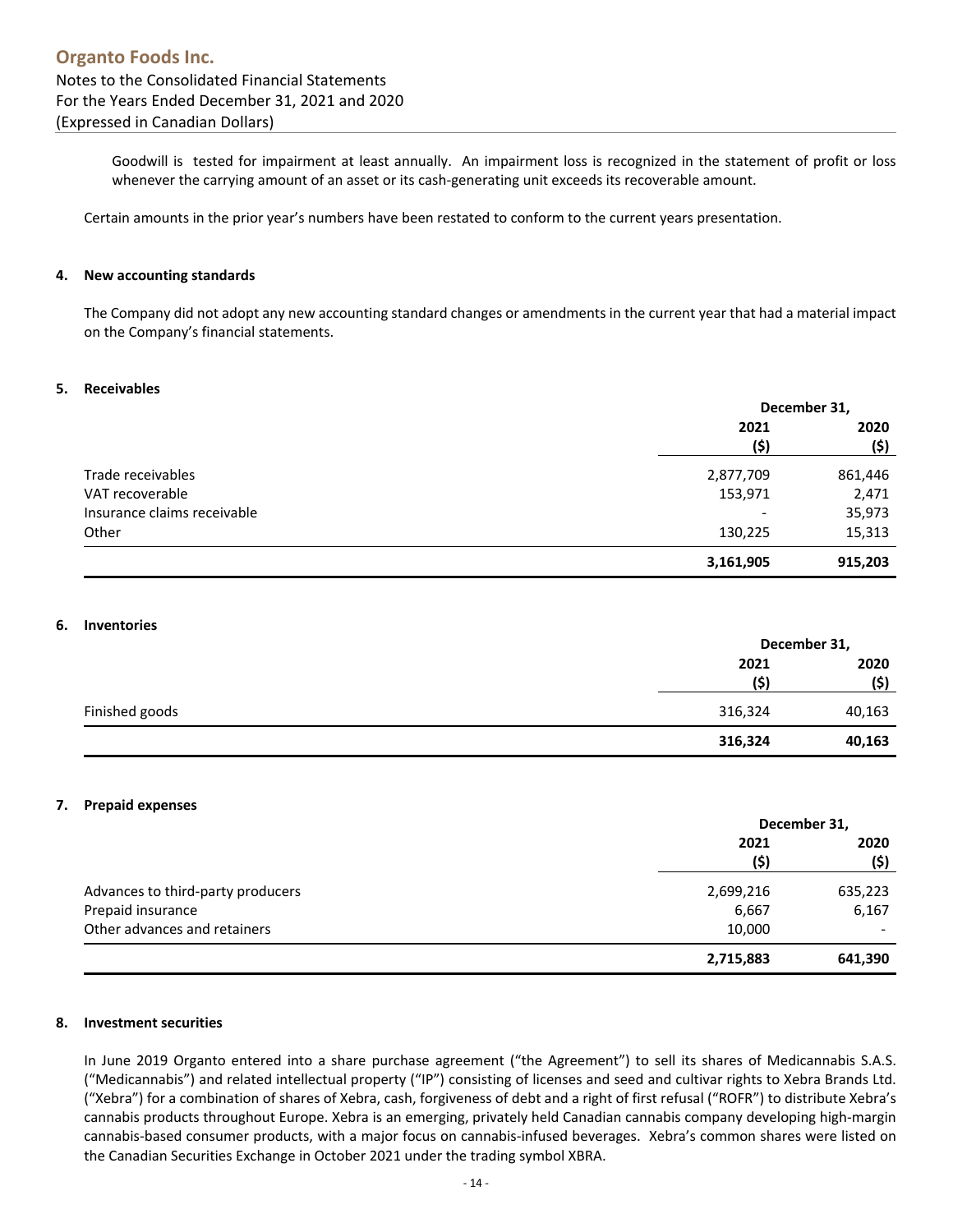Under the terms of the Agreement, Organto, together with the former shareholders and certain advisers of Medicannabis, received a total of 10,000,000 common shares of Xebra, with Organto receiving 7,124,630 common shares and the former shareholders and advisers of Medicannabis receiving 2,875,370 common shares. The Company received shareholder approval and TSXV acceptance of this transaction in October 2019 and final completion of the transaction occurred in December 2019. Upon receipt of Xebra shares in December 2019, the former shareholders and advisers of Medicannabis returned the 7,461,538 common shares of Organto previously issued as part of the acquisition of Medicannabis in November 2018 and these shares were cancelled.

During the second quarter of 2021 the Company returned 514,625 shares of Xebra to Xebra for proceeds of \$10,292. No gain or loss was realized on this transfer as the proceeds were equal to the carrying value of the shares.

Also during the second quarter of 2021 the Company sold its ROFR to Xebra for proceeds of 200,000 common shares of Xebra. No value was ever attributed to the ROFR given the uncertainty of when or if Organto could begin profitably distributing Xebra products in Europe. A value of \$0.17 per share was used for the shares received and \$34,000 was recorded as other income in the second quarter.

During the fourth quarter of 2021 the Company realized a loss of \$141,164 when it sold 3,528,727 shares of Xebra for proceeds of \$458,720.

At December 31, 2021 the Company held 3,281,278 common shares of Xebra, all of which are subject to trading restrictions that expire between March 2022 and September 2023. At December 31, 2021 the Company revalued the Xebra shares and their carrying value of \$1,051,615 at December 31, 2021 represents a discount to their market value of \$1,246,886 to reflect these trading restrictions. The Company recognized a net revaluation gain of \$587,209 for revaluations done in 2021. Subsequent to December 31, 2021 the market value of the Xebra shares declined approximately 50%.

As they were not yet publicly traded at December 31, 2020, the fair value of the Xebra shares was estimated using a combination of the price of the most recent funding involving financing from external investors and expected proceeds for a total carrying value of \$1,040,582 at December 31, 2020. The Company recognized a revaluation loss of \$1,096,807 upon the December 31, 2020 revaluation.

#### **9. Intangible assets**

Intangible assets include the trade name and client relationships acquired when the Company purchased 100% of the outstanding shares of both Fresh Organic Choice BV ("Fresh Organic Choice") and Beeorganic B.V. ("Beeorganic") as well as the operating business of Zimbabwe Marketing Services B.V. ("ZMS"). Trade names are being amortized over 5 years and customer and supplier relationships over 10 years. Their amortization is included in selling, general and administrative expenses on the consolidated statement of comprehensive loss.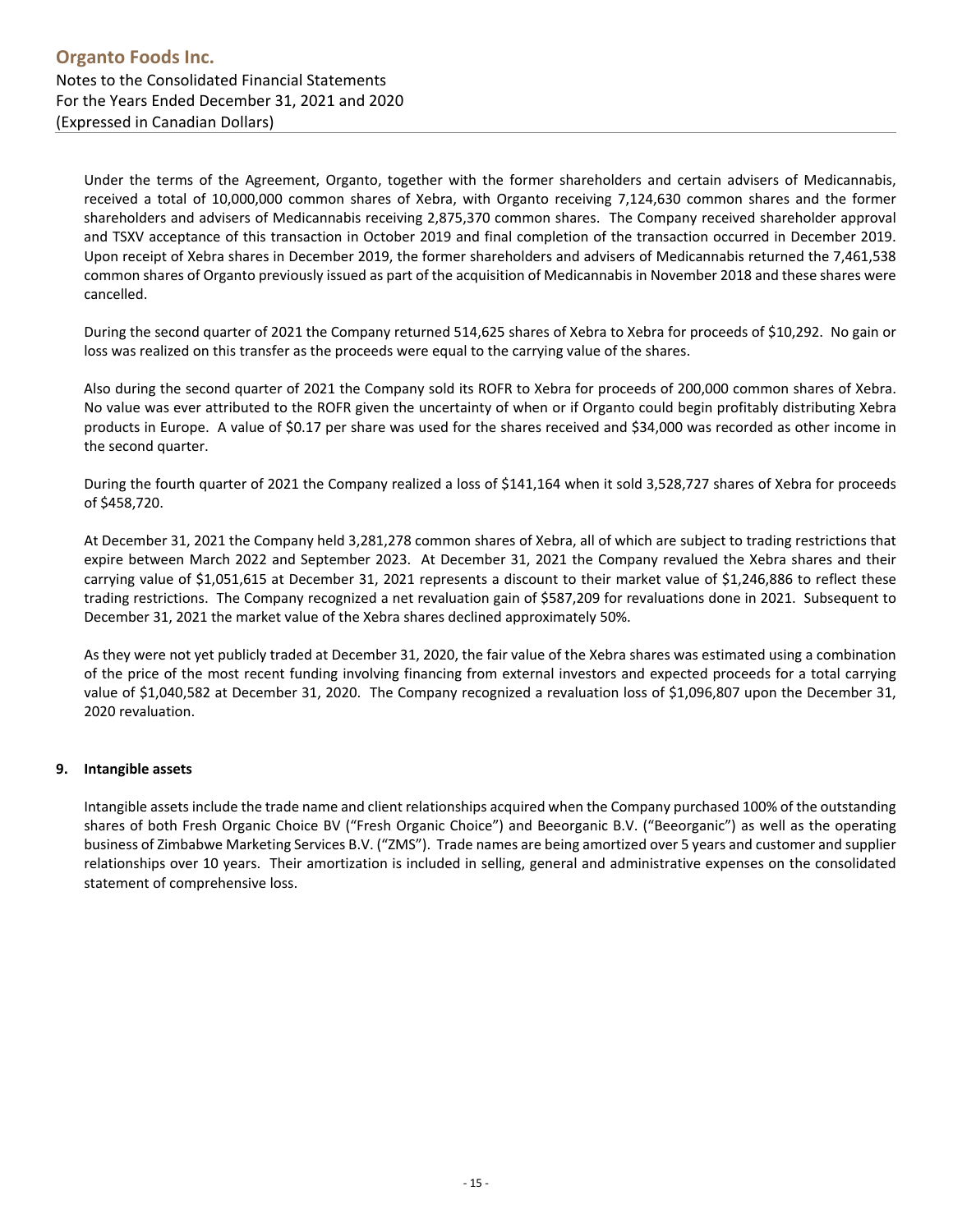## Notes to the Consolidated Financial Statements For the Years Ended December 31, 2021 and 2020 (Expressed in Canadian Dollars)

|                                         | Intangible assets      |                                                  |                      |                  |
|-----------------------------------------|------------------------|--------------------------------------------------|----------------------|------------------|
|                                         | Trade<br>names<br>(\$) | <b>Customer</b><br>and supplier<br>lists<br>(\$) | <b>Total</b><br>(\$) | Goodwill<br>(\$) |
| Cost                                    |                        |                                                  |                      |                  |
| Balance, January 1, 2021                |                        |                                                  |                      |                  |
| Acquisition of subsidiaries             | 66,070                 | 1,064,767                                        | 1,130,837            | 755,200          |
| Foreign exchange                        |                        | 3,464                                            | 3,464                | 2,239            |
| At December 31, 2021                    | 66,070                 | 1,068,231                                        | 1,134,301            | 757,439          |
| <b>Accumulated amortization</b>         |                        |                                                  |                      |                  |
| Balance, January 1, 2021                |                        |                                                  |                      |                  |
| Amortization                            | (12, 663)              | (34, 867)                                        | (47, 530)            |                  |
| Foreign exchange                        |                        | 3                                                | 3                    |                  |
| At December 31, 2021                    | (12, 663)              | (34, 864)                                        | (47, 527)            |                  |
| Net carrying value at December 31, 2021 | 53,407                 | 1,033,367                                        | 1,086,774            | 757,439          |

In January 2021 the Company purchased 100% of the outstanding shares of Fresh Organic Choice, a privately held Dutch corporation and a provider of a wide range of year‐round fresh cut organic herbs, marketed under the Fresh Organic Choice brand and in private label formats and sold throughout Europe. Purchase consideration was made up of the payment of 150,000 euros in cash, the issuance of 839,570 common shares of Organto with a fair value of \$179,495 and an earn-out to the former owner of up to 100,000 euros based on pre‐established growth targets to be attained over the next three years. The common shares are subject to escrow provisions and will become freely tradable in equal amounts over the next three years.

In November 2021 the Company purchased 100% of the outstanding shares of Beeorganic, a privately held Dutch corporation and a year-round provider of organic bananas which are sold throughout Europe. Purchase consideration was made up of the payment of 600,000 euros in cash, the issuance of 1,579,670 common shares of Organto with a fair value of \$402,816 and an earn‐out to a former owner of up to 150,000 euros based on pre‐established growth targets to be attained over the next three years. The common shares are subject to escrow provisions and will become freely tradable in equal amounts over the next three years.

In November 2021 the Company purchased the operating assets, including customer and supplier relationships and certain trademark applications, of ZMS, a privately held Dutch corporation controlled by Organto's co‐CEO and another senior member of Organto's European management team. ZMS sells non‐GMO (genetically modified organism) and organic fruits and vegetables sourced from a number of African-based growing regions to a variety of European customers. Purchase consideration was made up of the issuance of 1,645,643 common shares of Organto with a fair value of \$394,954 which are subject to escrow provisions and will become freely tradable in equal amounts over the next three years.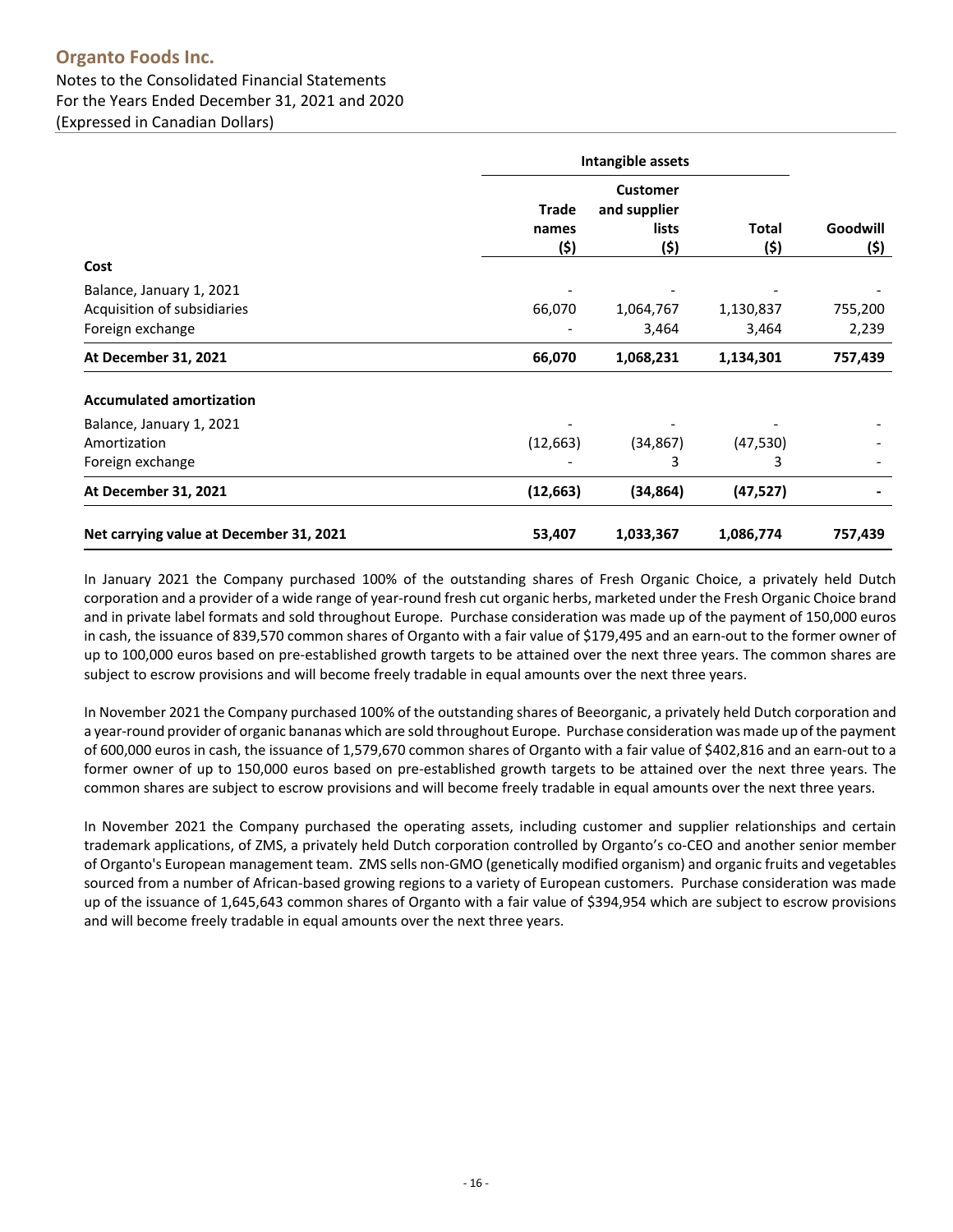## Notes to the Consolidated Financial Statements For the Years Ended December 31, 2021 and 2020 (Expressed in Canadian Dollars)

The allocation of consideration paid was as follows:

|                                          | <b>Fresh Organic Choice</b><br>(\$) | <b>Beeorganic</b><br>(\$) | <b>ZMS</b><br>(\$) | <b>Total</b><br>(\$) |
|------------------------------------------|-------------------------------------|---------------------------|--------------------|----------------------|
| Cash paid                                | 230,475                             | 855,000                   |                    | 1,085,475            |
| Shares issued                            | 179,496                             |                           |                    | 179,496              |
| Shares to be issued                      |                                     | 402,816                   | 394,954            | 797,770              |
| Fair value of earn-out payments          | 117,553                             | 43,315                    |                    | 160,868              |
|                                          | 527,524                             | 1,301,131                 | 394,954            | 2,223,609            |
| Net assets acquired:                     |                                     |                           |                    |                      |
| Cash                                     | 70,229                              | 188,827                   |                    | 259,056              |
| Accounts receivable                      | 288,935                             | 451,909                   |                    | 740,844              |
| VAT receivable                           | 15,156                              | 26,114                    |                    | 41,270               |
| <b>Inventories</b>                       | 33,726                              | 176,391                   |                    | 210,117              |
| Intangible assets                        | 324,202                             | 566,723                   | 239,912            | 1,130,837            |
| Goodwill                                 | 176,713                             | 423,445                   | 155,042            | 755,200              |
| Deferred income tax liability            | (45, 583)                           | (85, 917)                 |                    | (131,500)            |
| Accounts payable and accrued liabilities | (335,854)                           | (446,361)                 |                    | (782,215)            |
|                                          | 527,524                             | 1,301,131                 | 394,954            | 2,223,609            |

The results of operations of Fresh Organic Choice are included in the consolidated financial statements of the Company from January 14, 2021, that date being the date on which Organto's control of Fresh Organic Choice commenced. Fresh Organic Choice generated revenues of \$2,803,099 and a net profit of \$122,685 in the period January 14, 2021 to December 31, 2021 and unaudited revenues of \$2,926,000 and an unaudited net profit of \$129,000 for all of 2021. The fair value of the earn-out payments was calculated using the present value of the anticipated future payments, discounted at 31% and is recorded in accrued liabilities. Based on the historical performance of Fresh Organic Choice, the earn-out targets are expected to be fully achieved in the first year and the carrying value of the earn-out payments will be accreted over the next year or until fully paid.

The results of operations of Beeorganic are included in the consolidated financial statements of the Company from November 17, 2021, that date being the date on which Organto's control of Beeorganic commenced. Beeorganic generated revenues of \$610,281 and a net loss of \$31,042 in the period November 17, 2021 to December 31, 2021 and unaudited revenues of \$5,765,000 and an unaudited net profit of \$533,000 for all of 2021. The fair value of the earn-out payments was calculated using a Monte Carlo Simulation using Geometric Brownian Motion, which considers the volatility in the business and its ability to generate the required gross margins over time, consistent with modeling techniques presented by The Appraisal Foundations February 2019 Valuation of Contingent Consideration advisory report. Based on the historical performance of Beeorganic, the earn‐out targets are expected to be fully achieved by 2025 and the carrying value of the earn-out payments will be accreted over that period or until fully paid. The fair value of the earn-out payments is recorded in accrued liabilities.

The results of operations from the operating assets of ZMS are included in the consolidated financial statements of the Company from November 24, 2021, that date being the date on which Organto's control of these assets commenced. Due to weather delays, products expected to be offered for sale in 2021 were not available until 2022 and the operating assets of ZMS did not generate any revenues or any net profit in the period November 24, 2021 to December 31, 2021 but did generate unaudited revenues of \$570,000 and an unaudited net profit of \$73,000 for all of 2021.

The acquisition method of accounting was used to account for the acquisitions of Fresh Organic Choice, Beeorganic and the ZMS assets. Under this method, the cost of an acquisition is measured as the fair value of the assets given, equity instruments issued and liabilities incurred or assumed at the date of acquisition. Identifiable assets acquired and liabilities and contingent liabilities assumed in a business combination are measured initially at their fair values at the acquisition date and the excess of the cost of acquisition over the fair value of identifiable net assets acquired is recorded as goodwill.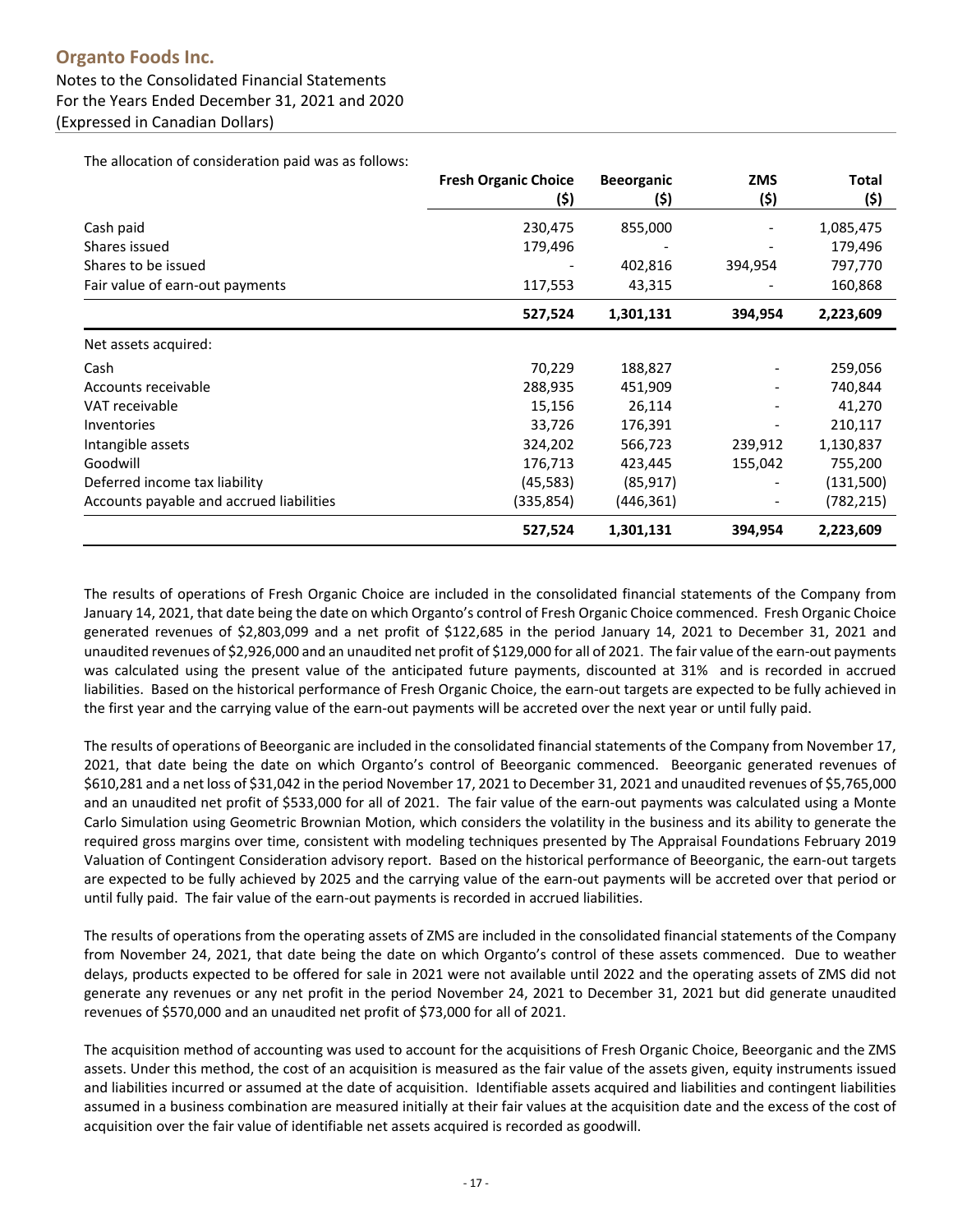Among the factors contributing to a purchase price resulting in the recognition of goodwill in the acquisitions of Fresh Organic Choice and Beeorganic are: the acquisition of sales and product procurement talent; expected growth opportunities resulting from the integration of established supply agreements into the Company's existing marketing platform; the addition of a new class of products available for sale; and the potential to market these new products under the Company's I AM Organic brand.

Among the factors contributing to a purchase price resulting in the recognition of goodwill in the acquisition of the ZMS assets are: expected growth opportunities resulting from the integration of established supply agreements into the Company's existing marketing platform; entry into a new growing region to increase future supply of products available for sale; and the expansion of products available to be marketed under the Company's I AM Organic brand.

The intangible assets acquired in the Fresh Organic Choice and Beeorganic acquisitions is not deductible for income tax purposes and deferred income taxes of \$131,500 have been recognized and added to their respective goodwill's carrying value.

#### **10. Short‐term loans payable**

#### Secured interest‐bearing loans

During 2019 the Company received \$419,100 in short term loans from a number of parties including officers and directors. These loans were secured by a portion of the Company's investment securities bearing interest at an annual rate 12% for a term of six months. In February 2020 the Company issued 2,135,764 warrants in connection with the \$419,100 of these secured interestbearing loans. These warrants were exercisable for a period of 12 months at an exercise price of \$0.065 per share.

In April 2020 the Company entered into agreements to extend these loans as follows: \$211,500 of the loans which were to mature in April 2020 and \$72,600 of the loans which were to mature in June 2020 now matured on October 3, 2020 and December 13, 2020 respectively. The remaining \$135,000 of the loans which were to mature in April 2020 were changed to a maturity date of July 3, 2020. No other changes were made to the terms of these loans.

The Company issued convertible debentures(note 13) to settle \$73,500 and 1,200,000 common shares(note 14) to settle \$60,000 of these loans. The remaining loans of \$285,600 were repaid with cash in 2020.

#### Unsecured interest‐bearing loans

During the year ended December 31, 2018 the Company received \$818,740 in bridge loansfrom insiders and certain shareholders. Interest rates ranged from 0% to 8% with interest paid in equal monthly payments totalling \$5,000 per month on all interest bearing loans. Two of these loans were settled in March 2019 when the Company sold its processing plant in Guatemala. Under the terms of the sale agreement, part of the consideration paid was the discharge of the loans from Organizacion de Marcadeo S.A., a company controlled by one of the founding shareholders of Organto Guatemala, S.A. with maturity dates of March 27, 2019 and April 5, 2019. All loans were unsecured and had a term of one year.

In April 2019 the Company entered into an agreement to extend the remaining unsecured, interest bearing bridge loans for one year. In April 2020 the Company entered into a new agreement to extend these loans through March 15, 2021 and in June 2020 the maturity date was further extended to October 1, 2021. The interest rate on these loans was changed to 12% and the loans were subject to monthly principal and interest payments in the amount of \$12,500 commencing July 2020. These loans were also subject to additional lump sum payments based on funds raised via equity financings, warrant exercises and proceeds from funds raised from the disposition of the Company's investment securities.

As part of the April 2020 extension, the Company agreed to grant 1,500,000 warrants to the lender for a period of eighteen months with an exercise price of \$0.065 per share, subject to the policies of the TSX‐V related to payments of principal amounts to which the warrants apply. These warrants were issued in July 2020 and had a total fair value of \$70,500 which was expensed as a financing cost in 2020. The fair value was calculated using the Black‐Scholes Option Pricing Model with the following inputs: expected price volatility of 122%, risk free interest rate of 0.24%, expected life of 1.5 years and no dividend yield.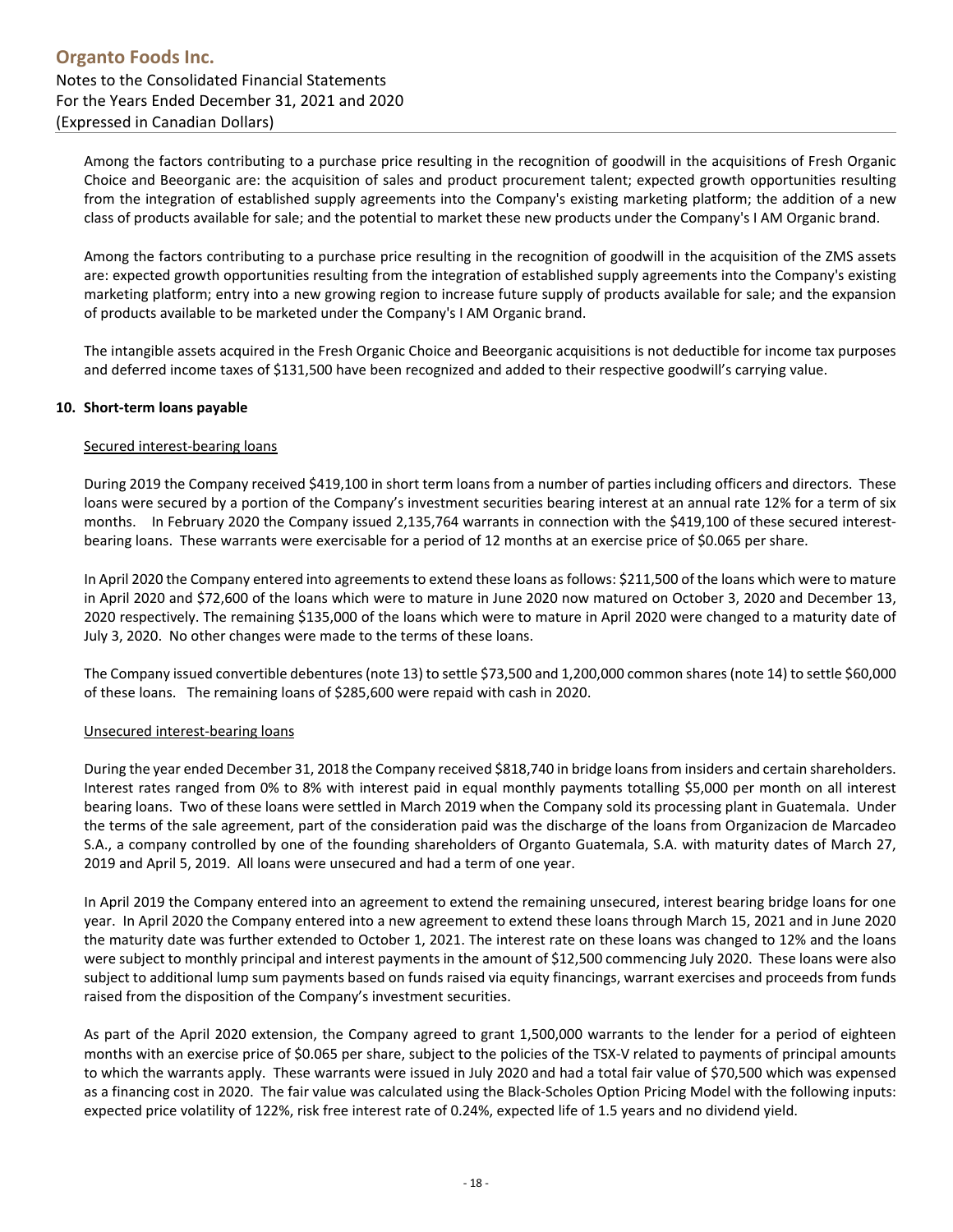Combined regular and lump sum payments in 2020 totalled \$213,783 with \$167,650 applied to principal and \$46,133 for interest. In October 2020, the lender exercised the 1,500,000 warrants issued in July 2020 and the cost to exercise these warrants of \$97,500 was applied towards the principal amount of the outstanding loans. A foreign exchange loss of \$2,174 was realized on the loan payments made during 2020.

These loans were fully repaid, together with accrued interest, in January 2021. A foreign exchange loss of \$1,057 was realized on the loan payments made during 2021.

#### Unsecured non‐interest‐bearing loans

During 2018 and 2019 the Company received \$364,785 in short term loans from a number of parties including officers and directors, some of which were denominated and repayable in US dollars and Euros. These loans had no fixed terms of repayment. During 2019 \$55,000 of the loans were assumed by Xebra and the Company repaid \$94,085 and converted \$91,500 of the loans into secured interest bearing loans.

During 2020 the Company received \$484,070 in cash and converted \$72,603 of accounts payable into short term loans, some of which were denominated in US dollars and Euros. These loans had no fixed terms of repayment. During 2020 the Company repaid \$410,700 and settled \$284,150 of the loans by issuing convertible debentures (note 13). A foreign exchange loss of \$25,415 was realized on these loans in 2020.

#### Xebra promissory note

The Company signed a promissory note payable to Xebra for cash proceeds of \$100,000 in 2020. This loan was repaid later in 2020 and a foreign exchange loss of \$6,608 was realized.

**(\$)** 

A continuity of loan balances is shown below:

| (?)        |
|------------|
| 1,097,024  |
| 484,070    |
| (974, 314) |
| 72,603     |
| (357, 650) |
| (60,000)   |
| 34,221     |
| 295,954    |
| (295, 954) |
|            |
|            |

#### **11. Bank loan**

In January 2019, the Company established a revolving credit facility with a Mexican bank for up to US\$500,000. Interest was payable monthly at 12% on any funds borrowed. Borrowed funds were required to be repaid within 180 days after which they could then be re‐borrowed. In June 2020 the credit facility was increased to US\$1,000,000. The credit facility was guaranteed by a convertible debenture which could be issued in order to settle the principal amount borrowed. In October 2020, a convertible debenture with a face value of \$677,500 was issued and immediately converted into 13,550,000 common shares to settle US\$500,000 of the credit facility. In November 2020, a convertible debenture with a face value of \$677,500 was issued and immediately converted into 13,550,000 common shares to settle the remaining US\$500,000 of the credit facility.

In December 2020, a new bank loan with a term of 2 years was established with the same bank for US\$750,000 and the full amount was drawn. Interest was payable monthly at 8% annually. This credit facility was guaranteed by a convertible debenture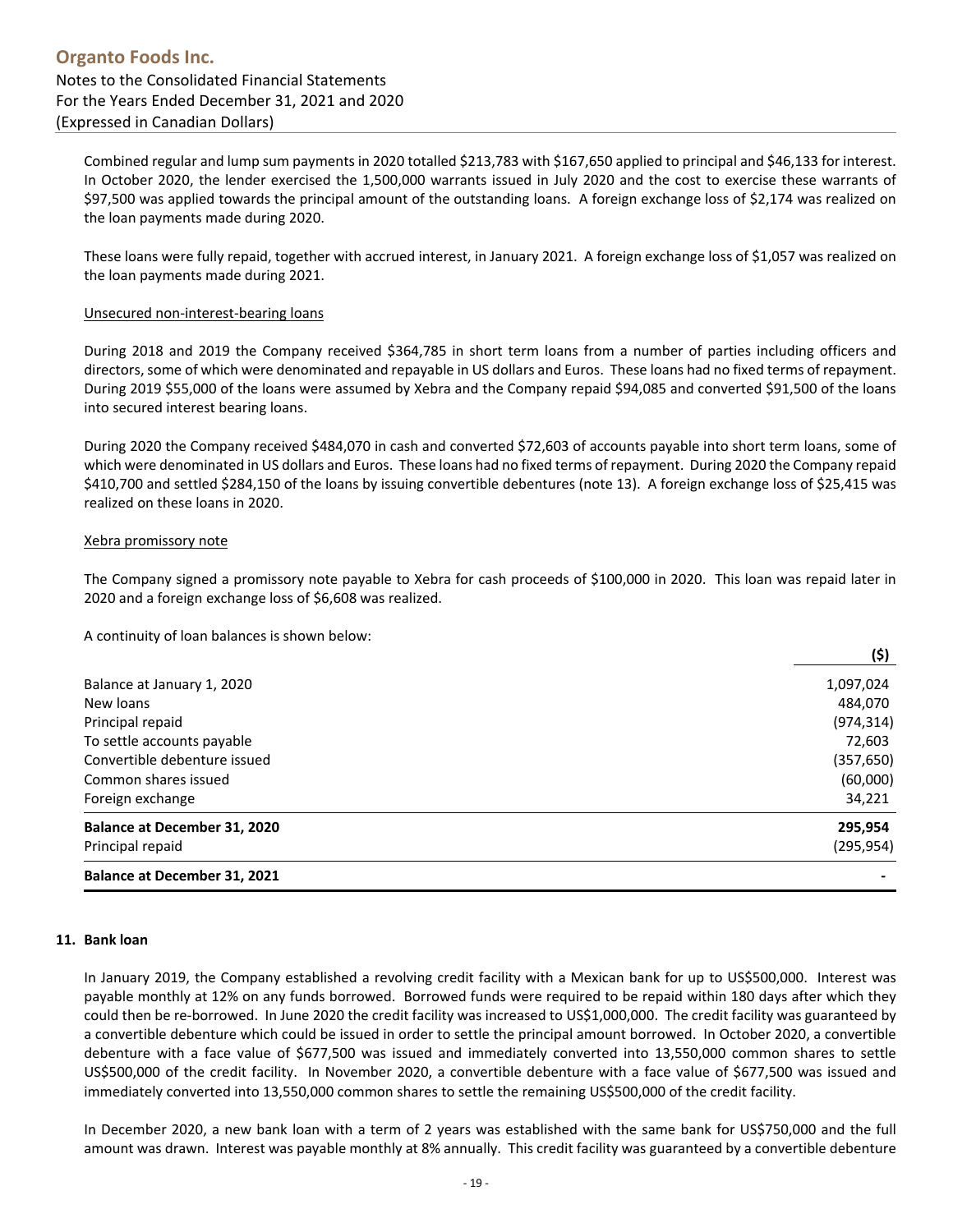which could be issued in order to settle the principal amount borrowed. In July 2021, a convertible debenture with a face value of \$963,150 was issued and immediately converted into 3,210,500 common shares to fully settle the bank loan. Costs incurred to issue the loan and associated security were initially deducted from the proceeds and were amortized over the two year life of the loan. The balance of the un‐amortized costs were fully expensed when the loan wassettled. The market value of the 3,210,500 common shares was \$1,589,198 and the difference between the market value of the shares and the face value of the debenture, together with the balance of un‐amortized loan issue costs was recorded as a loss on the settlement of the bank loan (note 18).

A continuity of the balance is shown as follows:

|                                                      | (\$)        |
|------------------------------------------------------|-------------|
| Balance at January 1, 2020                           | 650,894     |
| Proceeds from 12% credit facility                    | 1,362,369   |
| Payments made to 12% credit facility                 | (672, 916)  |
| Settled with shares by way of convertible debentures | (1,355,000) |
| Proceeds from 8% credit facility                     | 962,625     |
| Loan issue costs                                     | (126, 129)  |
| Foreign exchange                                     | 7,611       |
| <b>Balance at December 31, 2020</b>                  | 829,454     |
| Amortization of loan issue costs                     | 36,785      |
| Settled with shares by way of convertible debentures | (963, 150)  |
| Un-amortized loan issue costs                        | 89,334      |
| Foreign exchange                                     | 7,577       |
| Carrying value at December 31, 2021                  |             |

#### **12. CEBA loan**

The Company received proceeds of \$40,000 in September 2020 and an additional \$20,000 in December 2020 under the Canada Emergency Business Account ("CEBA") program. The loan is a 0% interest bearing loan with no principal payments required. The loan can be repaid at any time and \$20,000 of the loan will be forgiven if repaid in full before December 31, 2022. If not repaid by December 31, 2022, the loan can be converted into a 3‐year term loan at 5% annual interest paid monthly effective January 1, 2023.

#### **13. Convertible debentures**

#### May 2022 series

In May 2020 the Company completed a private placement of convertible debentures with a total face value of \$720,300. The debentures were unsecured and had a term of two years and bore interest at 10% annually, payable in arrears beginning one year after their date of issuance. The debentures were convertible into shares of Organto at \$0.05 per share in the first 12 months and \$0.10 thereafter. Interest was not convertible. The holder could convert all or part of the debentures at any time and the Company had the right to force conversion of the debentures.

Debentures with a face value of \$665,300 were converted in 2020 resulting in the issuance of 13,306,000 common shares. The remaining debentures with a face value of \$55,000 were converted in January 2021 resulting in the issuance of 1,100,000 common shares.

#### December 2022 series

In December 2020 the Company completed a private placement of convertible debentures with a total face value of \$3,356,850. The debentures are unsecured and have a term of two years and bear interest at 8% annually, payable in arrears beginning one year after their date of issuance.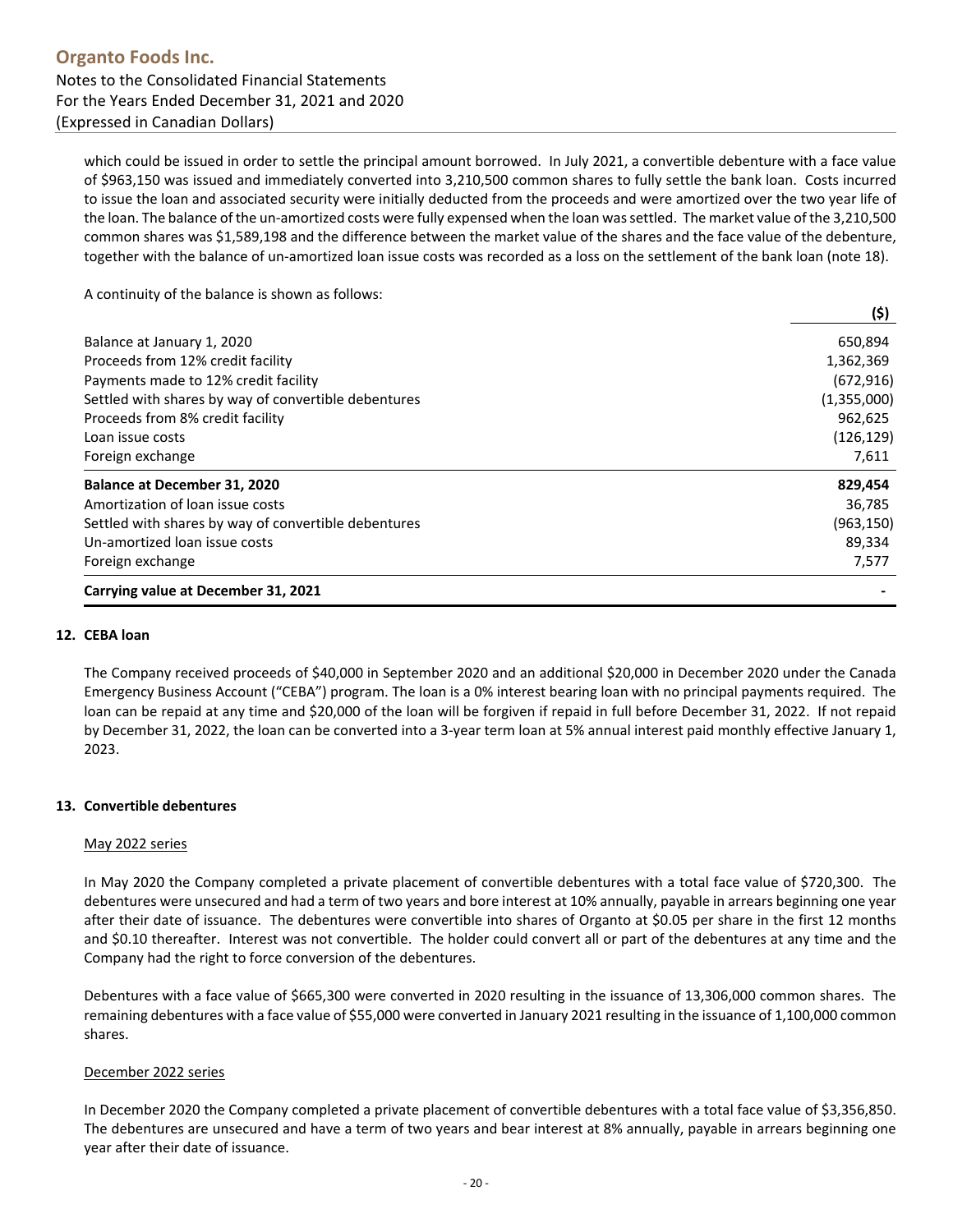The debentures are convertible into shares of Organto at \$0.30 per share and interest is not convertible. The holder may convert all or part of the debentures at any time. If, at any time after April 29, 2021, the closing price of the Company's shares exceeds \$0.45 or more for ten consecutive trading days, the Company has the right to force conversion of the Debentures.

The Company recorded \$3,076,872 as the fair value of the debt component of the debentures, with the residual amount of \$279,978 allocated to the equity component of the debentures. The debt component of the debentures is being accreted to the face value of the loan over the two year term.

A total of \$191,775 in finder's fees was allocated to the liability and the equity components of the debentures, of which \$126,084 was paid in cash. The finders were also issued 420,280 warrants with each warrant entitling the holder to purchase one common shares at a price of \$0.30 for a period of two years. These finder warrants have a total fair value of \$65,691.

Debentures with a face value of \$577,000 were converted in 2021 resulting in the issuance of 2,839,995 common shares.

With a maturity date of December 29, 2022, this series of debentures is classified as short-term.

#### January 2023 series

In January 2021 the Company completed a private placement of convertible debentures with a total face value of \$310,000. The debentures are unsecured and have a term of two years and bear interest at 8% annually, payable in arrears beginning one year after their date of issuance.

The debentures are convertible into shares of Organto at \$0.30 per share and interest is not convertible. The holder may convert all or part of the debentures at any time. If, at any time after May 5, 2021, the closing price of the Company's shares exceeds \$0.45 or more for ten consecutive trading days, the Company has the right to force conversion of the Debentures.

The Company recorded \$284,144 as the fair value of the debt component of the debentures, with the residual amount of \$7,856 allocated to the equity component of the debentures. The debt component of the debentures is being accreted to the face value of the loan over the two year term.

A finder's fee of \$18,000 was paid in cash and recorded in 2021. Other transaction costs associated with the January 2023 debentures were recorded in 2020 together with the costs associated with the December 2022 series.

With a maturity date of January 4, 2023, this series of debentures is classified as long‐term.

#### November 2026 series

In November 2021 the Company completed an offering of convertible debentures with a total face value of \$8,050,000. The debentures are unsecured and have a term of five years and bear interest at 8% annually, payable in arrears beginning one year after their date of issuance.

The debentures are convertible into shares of Organto at \$0.50 per share and interest is not convertible. The holder may convert all or part of the debentures at any time after November 30, 2023. If, at any time after November 30, 2023, the 20 day volume weighted average trading price of the Company's shares on the TSXV exceeds \$0.625, the Company has the right to force conversion of the Debentures. The Company may repay all or a portion of the convertible debentures by issuing common shares worth \$1,053 based on their current market price for each \$1,000 face value of convertible debentures. The Company may also pay all or a portion of the interest payable by issuing common shares to the debenture trustee who shall sell the common shares and use the proceeds to pay the interest due to debenture holders.

The Company recorded \$6,278,676 as the fair value of the debt component of the debentures, with the residual amount of \$1,771,324 allocated to the equity component of the debentures. The debt component of the debentures is being accreted to the face value of the loan over the five year term.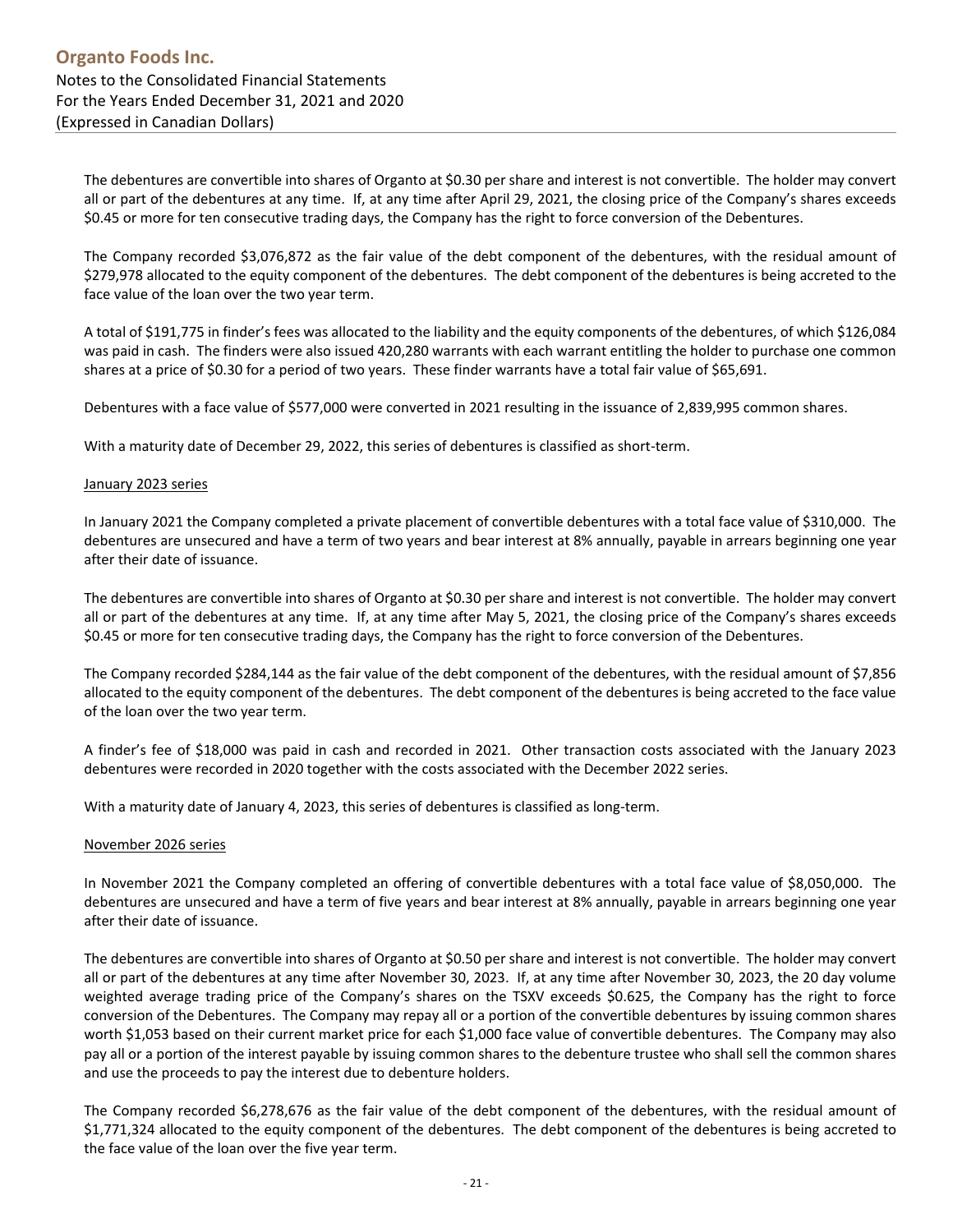Transaction costs of \$956,627 were paid in cash including \$483,000 in finder's fees, of which \$126,084 was paid in cash. The finders were also issued 966,000 warrants with each warrant entitling the holder to purchase one common shares at a price of \$0.50 for a period of two years. These finder warrants have a total fair value of \$258,888. A total of \$1,215,515 in transaction costs was allocated to the liability and the equity components of the debentures.

With a maturity date of November 30, 2026, this series of debentures is classified as long‐term.

A summary of the convertible debentures is as follows:

|                                               | (\$)        |
|-----------------------------------------------|-------------|
| Convertible debentures issued for:            |             |
| Cash                                          | 3,517,457   |
| To settle accounts payable                    | 201,550     |
| To settle short term loans                    | 357,093     |
| To settle accrued interest                    | 1,050       |
|                                               | 4,077,150   |
| Allocated to equity component                 | (298, 907)  |
| Transaction costs allocated to debt component | (197,088)   |
| Accretion                                     | 61,652      |
| Converted                                     | (673, 680)  |
| <b>Balance at December 31, 2020</b>           | 2,969,127   |
| Convertible debentures issued for cash        | 8,360,000   |
| Allocated to equity component                 | (1,779,180) |
| Transaction costs allocated to debt component | (966, 102)  |
| Accretion                                     | 321,089     |
| Converted                                     | (522, 537)  |
| <b>Balance at December 31, 2021</b>           | 8,382,397   |

Convertible debentures by maturity:

| <b>Balance at December 31, 2021</b> | 8,382,397 |
|-------------------------------------|-----------|
| Maturing in more than one year      | 5,754,727 |
| Maturing in less than one year      | 2,627,670 |
| <b>Balance at December 31, 2020</b> | 2,969,127 |
| Maturing in more than one year      | 2,969,127 |
| Maturing in less than one year      |           |

Accrued interest on all outstanding debentures of \$ 336,539 is recorded in accounts payable and accrued liabilities at December 31, 2021.

#### **14. Share capital**

(a) Common shares

The Company is authorized to issue an unlimited number of common shares without par value. At December 31, 2021 the Company had 277,386,653 (December 31, 2020 ‐ 243,647,951) common shares issued and outstanding.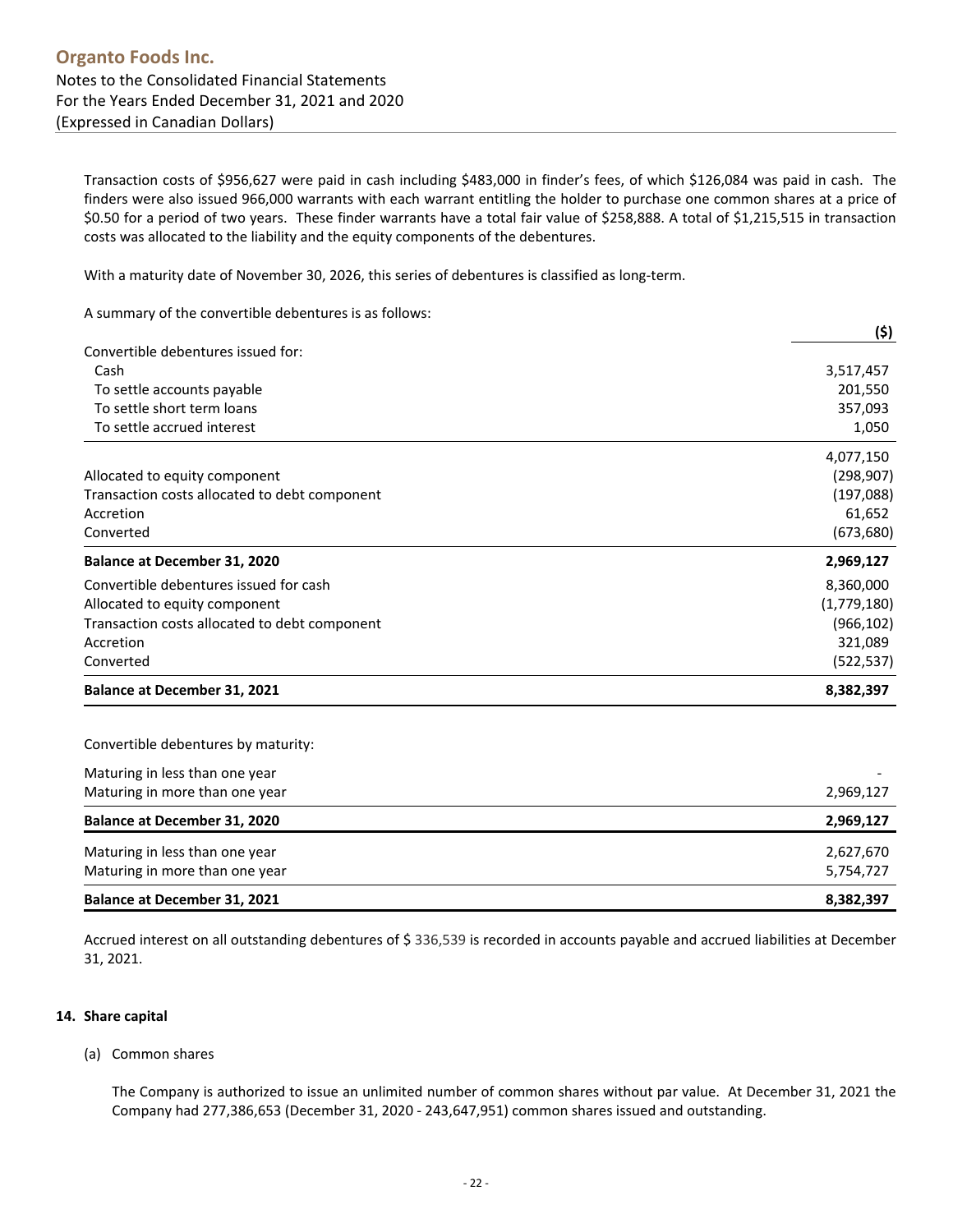In May 2020 the Company initiated a non-brokered private placement of 30,077,900 units in two tranches. Each unit consisted of one common share and one half of a share purchase warrant. Each whole warrant entitles the holder to purchase one additional common share at a price of \$0.10 for a period of two years. If, at any time after four months from the date of issue, the closing price of the Company's common shares as traded on the TSX-V was equal to or greater than \$0.15 for 10 consecutive trading days or more, the Company may, in its sole discretion, accelerate expiry of the warrants to the earlier of: (i) the 30<sup>th</sup> day after the date on which such notice is given; and the original expiry date of the warrants.

In May 2020 the Company closed the first tranche of its non‐brokered private placement and issued 14,000,000 units for gross proceeds of \$700,000. The Company applied the residual method to account for the issuance of the warrants and recorded \$70,000 in reserves.

In June 2020 the Company closed the second and final tranche of its non‐brokered private placement and issued 16,077,900 units for gross proceeds of \$803,895 of which 1,200,000 units were issued to settle short term loans of \$60,000 (note 10). The Company applied the residual method to account for the issuance of the warrants and recorded \$nil in reserves as the full value of the proceeds have been allocated to share capital.

In October 2020 the Company settled \$84,080 of accounts payable by issuing 990,795 common shares.

In October 2020 the Company issued 2,204,872 common shares on the exercise of warrants. No cash proceeds were received, instead the \$143,317 proceeds were applied to the principal amounts of certain short‐term loans. In December 2020 the Company issued 4,951,450 common shares on the exercise of warrants. Cash proceeds of \$465,145 were received and \$19,500 was applied to settle certain accounts payable.

To settle the Company's US\$1,000,000 bank loan, debentures with a face value of \$665,300 were issued and immediately converted in 2020 resulting in the issuance of 13,306,000 common shares (note 15).

In November and December 2020 the bank loan of \$1,355,000 was settled by way of convertible debentures which were immediately converted and 27,100,000 common shares with a fair value of \$4,471,500 were issued.

In December 2020 the Company agreed to issue 2,000,000 shares to certain officers as a signing bonus. These shares had a fair value of \$512,500 and were recorded in stock‐based compensation. The shares were issued in April 2021.

In March 2021 the Company signed an exclusive supply agreement with a Mexican supplier of organic avocados and in order to obtain exclusive rights, a total of 1,000,000 common shares may be issued to the supplier over the term of the agreement based on the delivery of minimum annual volume targets. The issuance of these shares under the supply agreement issubject to the acceptance of the TSXV and no shares have been issued to date.

In January 2021 the Company issued 839,570 common shares as part of the consideration paid to acquire 100% of Fresh Organic Choice (note 9). These common shares are subject to escrow provisions and will become freely tradable in equal amounts over the next three years.

In November 2021 the Company closed a non-brokered private placement of 18,565,062 common shares for net proceeds of \$5,948,060 after share issue costs of \$29,890. As part of the private placement, in the event of future financings by the company, one of the participants of the private placement has been granted a pre‐emptive anti‐dilutive right to participate in such financings to maintain its 5‐percent equity ownership position. No finder's fees were paid on the private placement and the shares issued are subject to a hold period expiring in March 2022.

#### (b) Shares to be issued

In December 2020 the Company agreed to issue 2,000,000 common shares to certain officers as a signing bonus. These shares had a fair value of \$512,500 and were issued in April 2021.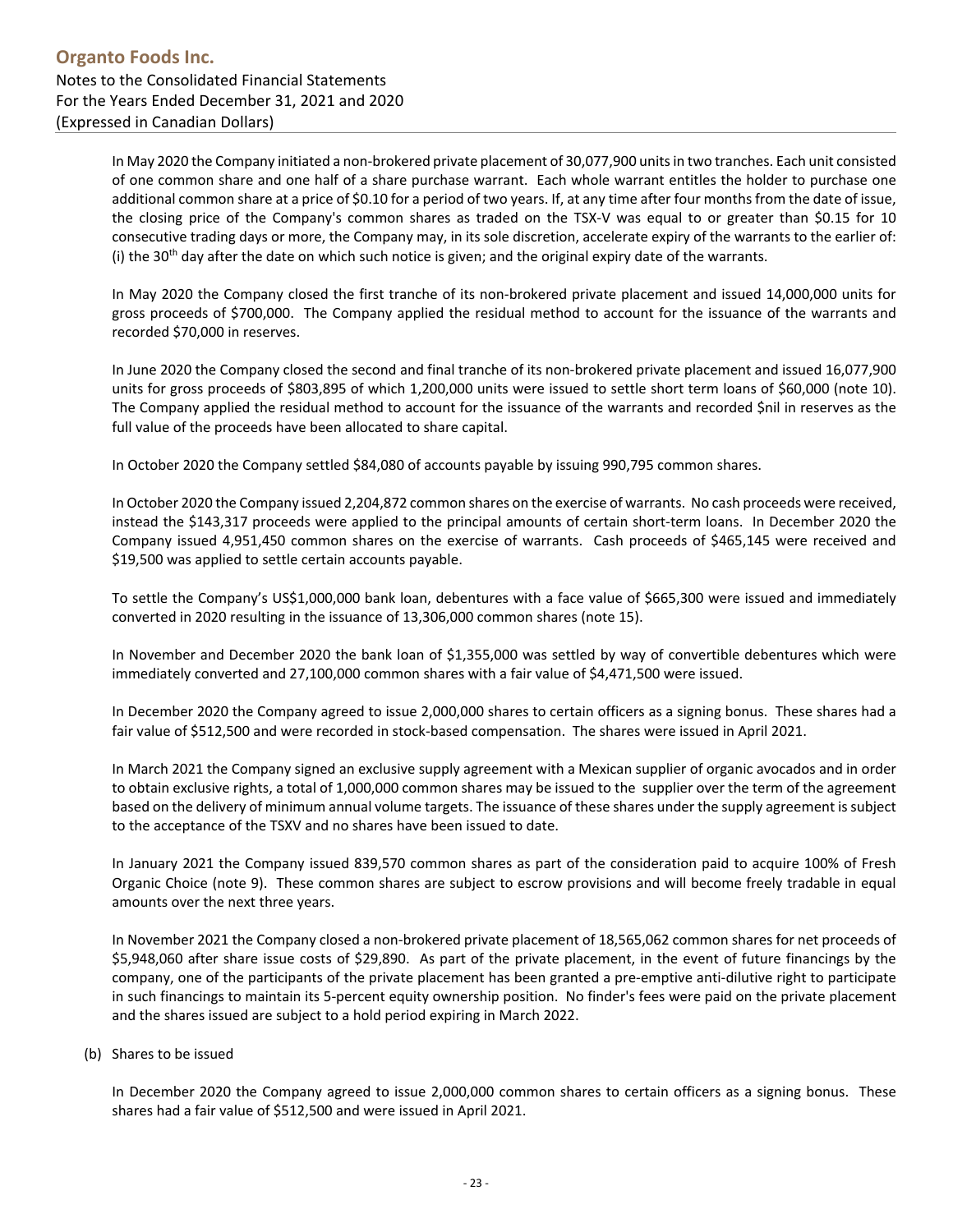In January 2021 the Company completed the documentation related to the 2019 sale of the Company's former processing assetslocated in Guatemala and 5,873,357 common shares with a fair value of \$440,494 were cancelled. Part of the proceeds from the sale of these processing assets included the cancellation and return to treasury of 5,873,357 common shares of the Company.

In November 2021 the Company agreed to issue 1,579,670 common shares as part of the consideration paid to acquire 100% of Beeorganic (note 9). These common shares are subject to escrow provisions and will become freely tradable in equal amounts over the next three years. These shares were issued in March 2022.

In November 2021 the Company agreed to issue 1,645,643 common shares asfull consideration paid to acquire the operating assets of ZMS (note 9). These common shares are subject to escrow provisions and will become freely tradable in equal amounts over the next three years. These shares were issued in February 2022.

#### (c) Share options

The Company has adopted a rolling stock option plan whereby the Board of Directors, may from time to time, grant options to directors, officers, employees or non-employee service providers to a maximum of 10% of the outstanding common shares of the Company at any point in time, less any share options already reserved for issuance under share options granted under previous stock option plans of the Company or granted under any other employee incentive purchase plan that the Company may adopt. Options granted must be exercised no later than five years from date of grant or such lesser period as determined by the Company's Board of Directors.

5,880,000 share options were granted during the year ended December 31, 2020. 1,391,000 share options vested in 2020, 1,866,000 share options will vest in 2021, 1,191,000 in 2022, and 716,000 in both 2023 and 2024.

6,700,000 share options were granted during the year ended December 31, 2021. 1,535,000 of these share options vested in 2021, 1,610,000 will vest in 2022, 1,235,000 will vest in 2023 and 1,160,000 will vest in each of 2024 and 2025.

480,000 share options were exercised during the year ended December 31, 2021 at an average exercise price of \$0.115 per share. The average market price of the Company's shares when the share options were exercised was \$0.395 per share. No share options were exercised during the year ended December 31, 2020.

The continuity of the Company's share options is as follows:

|                                     | <b>Total options</b>   |         | <b>Exercisable options</b> |          |
|-------------------------------------|------------------------|---------|----------------------------|----------|
|                                     | Weighted               |         |                            | Weighted |
|                                     | Total                  | average | Exercisable                | average  |
|                                     | options exercise price |         | options exercise price     |          |
|                                     |                        | (\$)    |                            | (\$)     |
| Balance, January 1, 2020            | 13,010,000             | 0.124   | 6,103,750                  | 0.147    |
| Granted                             | 5,880,000              | 0.155   | 1,191,000                  | 0.158    |
| Vested                              |                        |         | 3,158,750                  | 0.087    |
| Forfeited                           | (1,000,000)            | 0.18    |                            |          |
| Expired                             | (1,565,000)            | 0.191   | (1,565,000)                | 0.191    |
| <b>Balance at December 31, 2020</b> | 16,325,000             | 0.125   | 8,888,500                  | 0.119    |
| Granted                             | 6,700,000              | 0.345   | 1,385,000                  | 0.345    |
| Vested                              |                        |         | 3,897,250                  | 0.126    |
| Exercised                           | (480,000)              | 0.115   | (480,000)                  | 0.115    |
| Expired                             | (675,000)              | 0.124   | (535,000)                  | 0.11     |
| <b>Balance at December 31, 2021</b> | 21,870,000             | 0.193   | 13,155,750                 | 0.146    |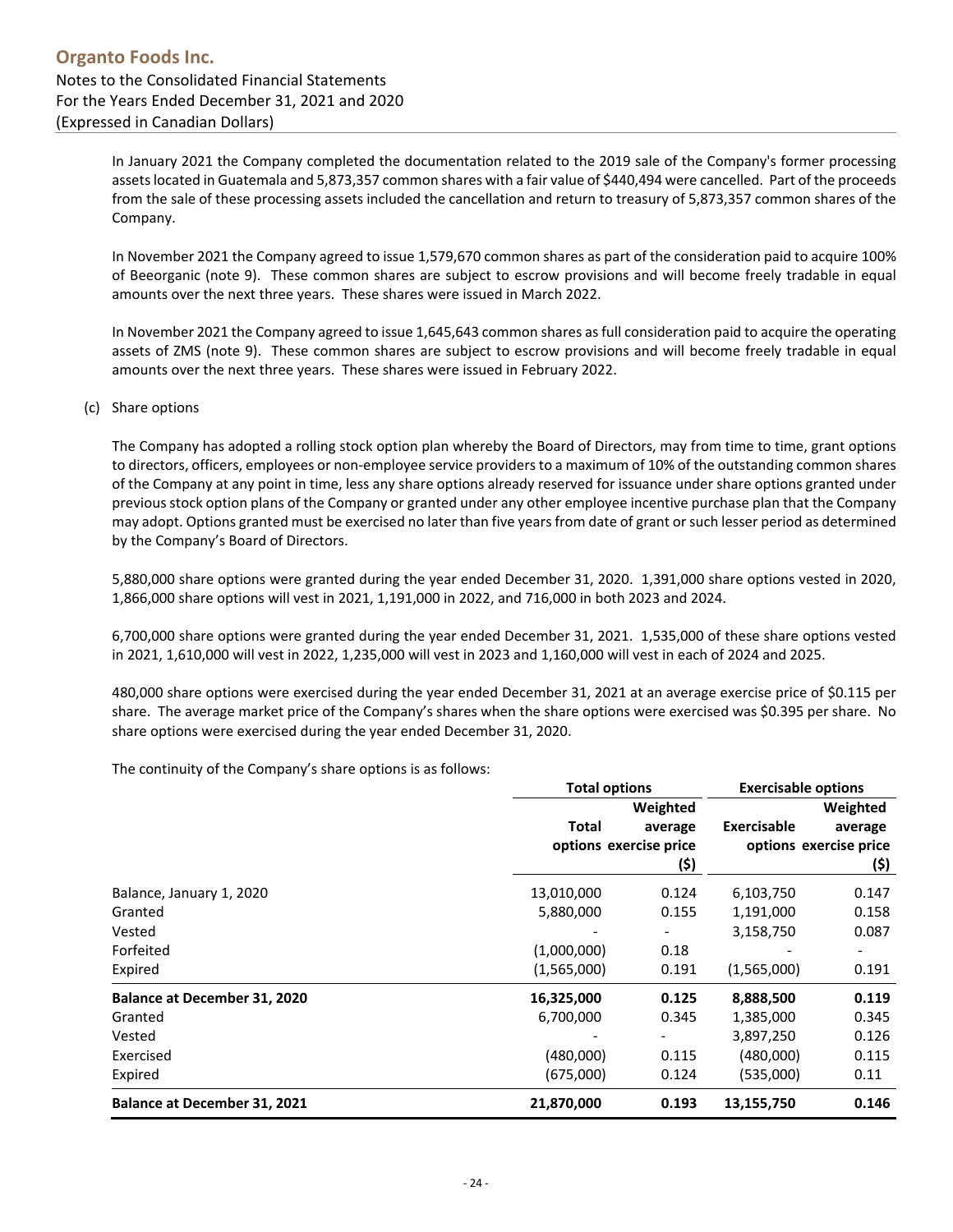|                       |                 | Number of   | Number of   |
|-----------------------|-----------------|-------------|-------------|
| <b>Exercise price</b> | Average         | options     | options     |
| (\$)                  | years to expiry | outstanding | exercisable |
| 0.07                  | 2.96            | 5,525,000   | 4,828,750   |
| 0.08                  | 2.42            | 60,000      |             |
| 0.10                  | 3.65            | 2,780,000   | 1,567,000   |
| 0.135                 | 1.95            | 2,665,000   | 2,270,000   |
| 0.15                  | 1.49            | 600,000     | 480,000     |
| 0.18                  | 1.32            | 1,745,000   | 1,670,000   |
| 0.265                 | 3.98            | 1,795,000   | 805,000     |
| 0.285                 | 4.06            | 700,000     | 230,000     |
| 0.30                  | 4.96            | 1,975,000   | 395,000     |
| 0.37                  | 4.90            | 3,375,000   | 690,000     |
| 0.385                 | 4.46            | 200,000     | 40,000      |
| 0.42                  | 4.16            | 300,000     | 150,000     |
| 0.43                  | 4.64            | 150,000     | 30,000      |
|                       | 3.39            | 21,870,000  | 13,155,750  |

A summary of the Company's share options outstanding and exercisable at December 31, 2021 is as follows:

The Company recognizesstock based compensation over the vesting period of the underlying options using the Black‐Scholes Option Pricing Model for those options with set vesting dates and the Binomial Method for those options which vest based on market conditions. Option pricing methods require the input of highly subjective assumptions including expected price volatility. Changes in the subjective input assumptions can materially affect the fair value estimate, and therefore the existing models do not necessarily provide a reliable single measure of the fair value of the Company's stock options granted and/or vested during the period. The fair value of the options granted in 2021 was calculated using the Black‐Scholes Option Pricing Model with the following inputs: expected price volatility of 114‐120%, risk free interest rates of 0.33%‐1.46%, expected lives of 5 years and no dividend yield. The fair value of the options granted in 2020 was calculated using the Black‐Scholes model with the following inputs: expected price volatility of 119-123%, risk free interest rates of 0.30%-0.52%, expected lives of 1-5 years and no dividend yield.

The fair value of the options granted during the year ended December 31, 2021 was \$1,656,225 (2020 ‐ \$628,060) and the Company recognized \$897,791 (2020 ‐ \$400,032) as stock‐based compensation expense relating to options that vested.

See note 25.

#### (d) Restricted share units

In January 2021 the Company adopted a restricted share unit ("RSU") plan to issue RSUs whereby the total aggregate RSUs and share options outstanding may be up to 10% of its issued capital at the time of an applicable option grant. Under the RSU plan, the Company has 2,500,000 RSUs reserved for issuance and the Company's Board of Directors may from time to time, grant RSUs to directors, officers, employees or consultants. The vesting terms of an RSU are at the discretion of the Board of Directors.

In January 2021 the Company granted 1,375,000 RSUs with 25% vesting immediately and 25% every six months thereafter. In December 2021 one recipient agreed to forfeit 200,000 RSUs of which 100,000 had vested. Also in December 2021, the Company granted 1,300,000 RSUs with 25% vesting immediately and 25% every six months thereafter. The fair value of each RSU is determined using the closing price of the common shares of the Company on the date of grant. The total fair value of RSUs granted in 2021 was \$677,625 (2020 - \$nil) and the Company recognized \$423,118 (2020 - \$nil) as stock-based compensation expense relating to RSUs that vested.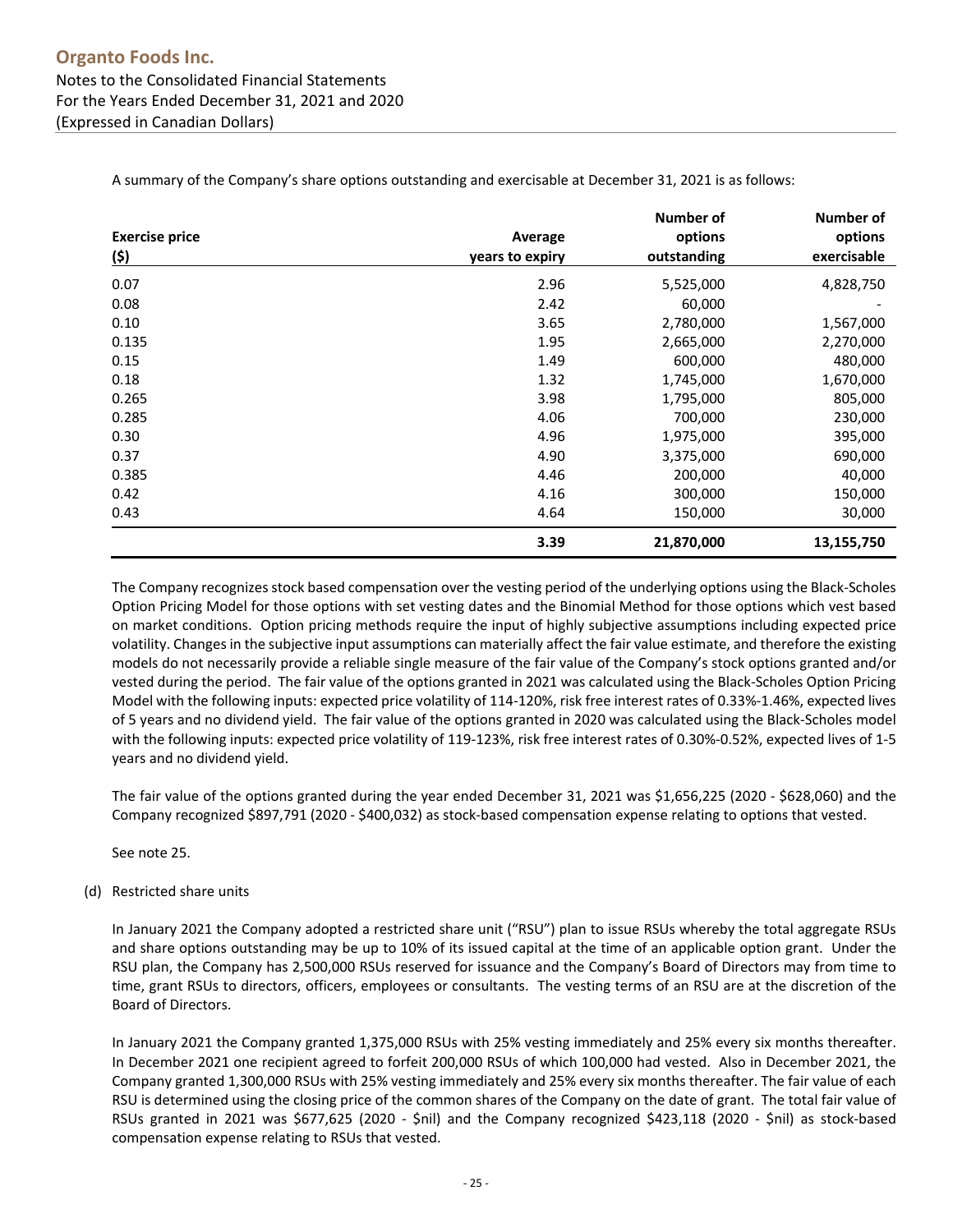At December 31, 2021 a total of 2,475,000 RSUs were outstanding, of which 912,500 had vested. No vested RSUs were paid in 2021.

#### (e) Warrants

In February 2020, the Company issued 2,135,764 warrants in connection with the \$419,100 of secured interest-bearing loans issued in late 2019. These warrants were exercisable for a period of 12 months at an exercise price of \$0.065 per share (note 10). The fair value of these warrants was nominal. 1,004,872 of these warrants were exercised in 2020 and the remaining 1,130,892 warrants were exercised in 2021.

In May 2020, the Company issued 223,300 warrants in connection with the convertible debentures issued in May 2020 (note 13). These warrants are exercisable for a period of two years at an exercise price of \$0.10 per share. The fair value of these warrants of \$4,466 was calculated using the Black‐Scholes Option Pricing Model with the following inputs: expected price volatility of 122%, risk free interest rate of 0.44%, expected life of 2 years and no dividend yield. The value of these warrants was expensed as a financing cost during 2020. 22,500 of these warrants were exercised in 2021.

In May 2020 the Company issued 7,000,000 warrants in connection with the first tranche of the non‐brokered private placement of shares completed in May 2020. These warrants were originally exercisable for a period of two years at an exercise price of \$0.10 per share and were exercised in 2021. The Company applied the residual method to account for the issuance of the warrants and recorded their fair value of \$70,000 in reserves in 2020.

In June 2020 the Company issued 8,038,950 warrants in connection with the second and final tranche of the non-brokered private placement of shares completed in June 2020. These warrants were originally exercisable for a period of two years at an exercise price of \$0.10 per share. 4,651,450 of these warrants were exercised in 2020 and the remaining 3,387,500 warrants were exercised in 2021. The Company applied the residual method to account for the issuance of the warrants and calculated their fair value of \$nil.

In July 2020 the Company issued 1,500,000 warrants as part of the agreement reached in April 2020 to extend the unsecured interest-bearing loans originally issued in 2018. These warrants were exercised in 2020 at an exercise price of \$0.065 per share. The fair value of these warrants of \$70,500 was calculated using the Black‐Scholes Option Pricing Model with the following inputs: expected price volatility of 122%, risk free interest rate of 0.24%, expected life of 1.5 years and no dividend yield. The value of these warrants was expensed as a financing cost during 2020.

In December 2020 the Company issued 420,280 warrants in connection with the convertible debentures issued in December 2020 and 192,630 warrants in connection with the 8% credit facility established in December 2020. These warrants are exercisable for a period of two years at an exercise price of \$0.30 per share. 136,040 of these warrants were exercised in 2021. The fair value of these warrants of \$95,800 was calculated using the Black‐Scholes Option Pricing Model with the following inputs: expected price volatility of 125%, risk free interest rate of 0.21%, expected life of 2 years and no dividend yield. The value of these warrants was classified as issue costs for the debentures and bank loan and is recorded as offsets to the bank loan and convertible debenture balances to be amortized over their expected two year term.

In January 2021 the Company issued 62,000 warrants in connection with the convertible debentures issued in January 2021. These warrants are exercisable for a period of two years at an exercise price of \$0.30 per share. The fair value of these warrants of \$8,800 was calculated using the Black‐Scholes Option Pricing Model with the following inputs: expected price volatility of 125%, risk free interest rate of 0.21%, expected life of 2 years and no dividend yield. The value of these warrants was included with the issue costs for the debentures issued in December 2020. These costs were recorded in 2020 as an offset to the convertible debenture balances and will be amortized over their expected two year terms.

In November 2021 the Company issued 966,000 warrants in connection with the convertible debentures issued in November 2021. These warrants are exercisable for a period of two years at an exercise price of \$0.50 per share. The fair value of these warrants of \$258,888 was calculated using the Black‐Scholes Option Pricing Model with the following inputs: expected price volatility of 114%, risk free interest rate of 1.36%, expected life of 2 years and no dividend yield. The value of these warrants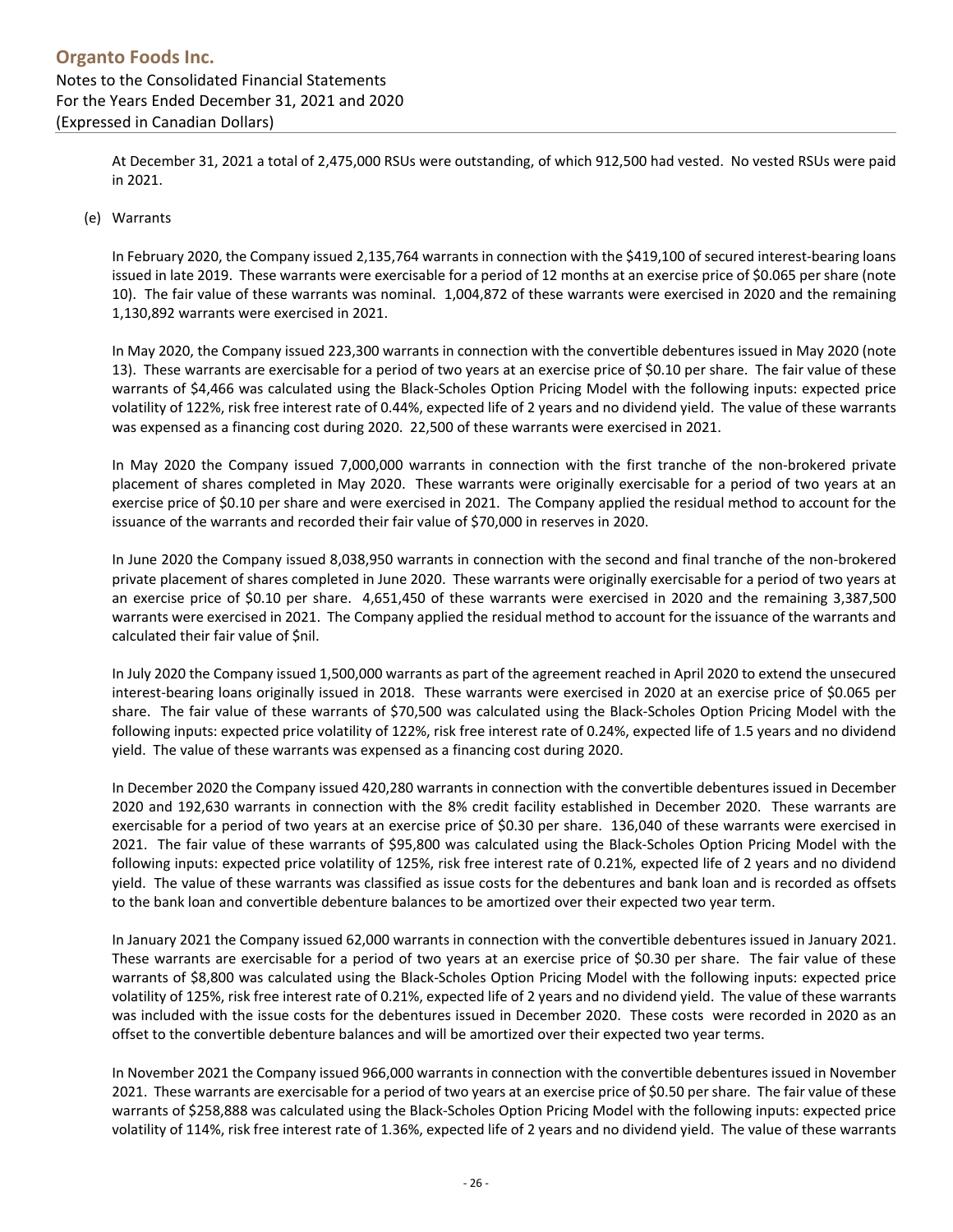was classified as an issue cost for the debentures and is recorded as an offset to the convertible debentures balance and will be amortized over the expected five year term.

Warrants outstanding and exercisable at December 31, 2021 are as follows:

|                   |               | <b>Exercise</b> |               |
|-------------------|---------------|-----------------|---------------|
|                   | <b>Number</b> | price           | <b>Expiry</b> |
| <b>Grant date</b> | of warrants   | (\$)            | Date          |
| May 2020          | 200,800       | 0.10            | May 2022      |
| December 2020     | 476,870       | 0.30            | December 2022 |
| January 2021      | 62,000        | 0.30            | January 2023  |
| November 2021     | 966,000       | 0.50            | November 2023 |
|                   | 1,705,670     | 0.39            |               |

The continuity of the Company's warrants is as follows:

|                                     | Number of<br>warrants | <b>Weighted average</b><br>exercise price<br>(\$) |
|-------------------------------------|-----------------------|---------------------------------------------------|
| Balance at January 1, 2020          | 5,500,000             | 0.17                                              |
| Issued                              | 19,510,924            | 0.10                                              |
| Exercised                           | (7, 156, 322)         | 0.088                                             |
| Expired                             | (5,500,000)           | 0.20                                              |
| <b>Balance at December 31, 2020</b> | 12,354,602            | 0.107                                             |
| Issued                              | 1,028,000             | 0.488                                             |
| Exercised                           | (11, 676, 932)        | 0.098                                             |
| <b>Balance at December 31, 2021</b> | 1,705,670             | 0.39                                              |

#### (f) Reserves

|                                             | <b>Options</b> |                 | Other     | <b>Cumulative</b> |              |
|---------------------------------------------|----------------|-----------------|-----------|-------------------|--------------|
|                                             | and RSUs       | <b>Warrants</b> | reserves  | translation       | <b>Total</b> |
|                                             | (\$)           | (\$)            | (\$)      | (\$)              | (\$)         |
| Balance, January 1, 2020                    | 1,068,127      | 235,471         | 592,513   | 841,325           | 2,737,436    |
| Stock-based compensation                    | 400,032        |                 |           |                   | 400,032      |
| Fair value of warrants issued               |                | 240,766         |           |                   | 240,766      |
| Conversion option of convertible debentures |                |                 | 295,658   |                   | 295,658      |
| Accumulated comprehensive loss              |                |                 |           | (104, 073)        | (104, 073)   |
| <b>Balance at December 31, 2020</b>         | 1,468,159      | 476,237         | 888,171   | 737,252           | 3,569,819    |
| Stock-based compensation                    | 1,320,909      |                 |           |                   | 1,320,909    |
| Issue of convertible debentures             |                |                 | 1,511,766 |                   | 1,511,766    |
| Fair value of warrants issued               |                | 258,888         |           |                   | 258,888      |
| Accumulated comprehensive loss              |                |                 |           | (56, 424)         | (56, 424)    |
| <b>Balance at December 31, 2021</b>         | 2,789,068      | 735,125         | 2,399,937 | 680,828           | 6,604,958    |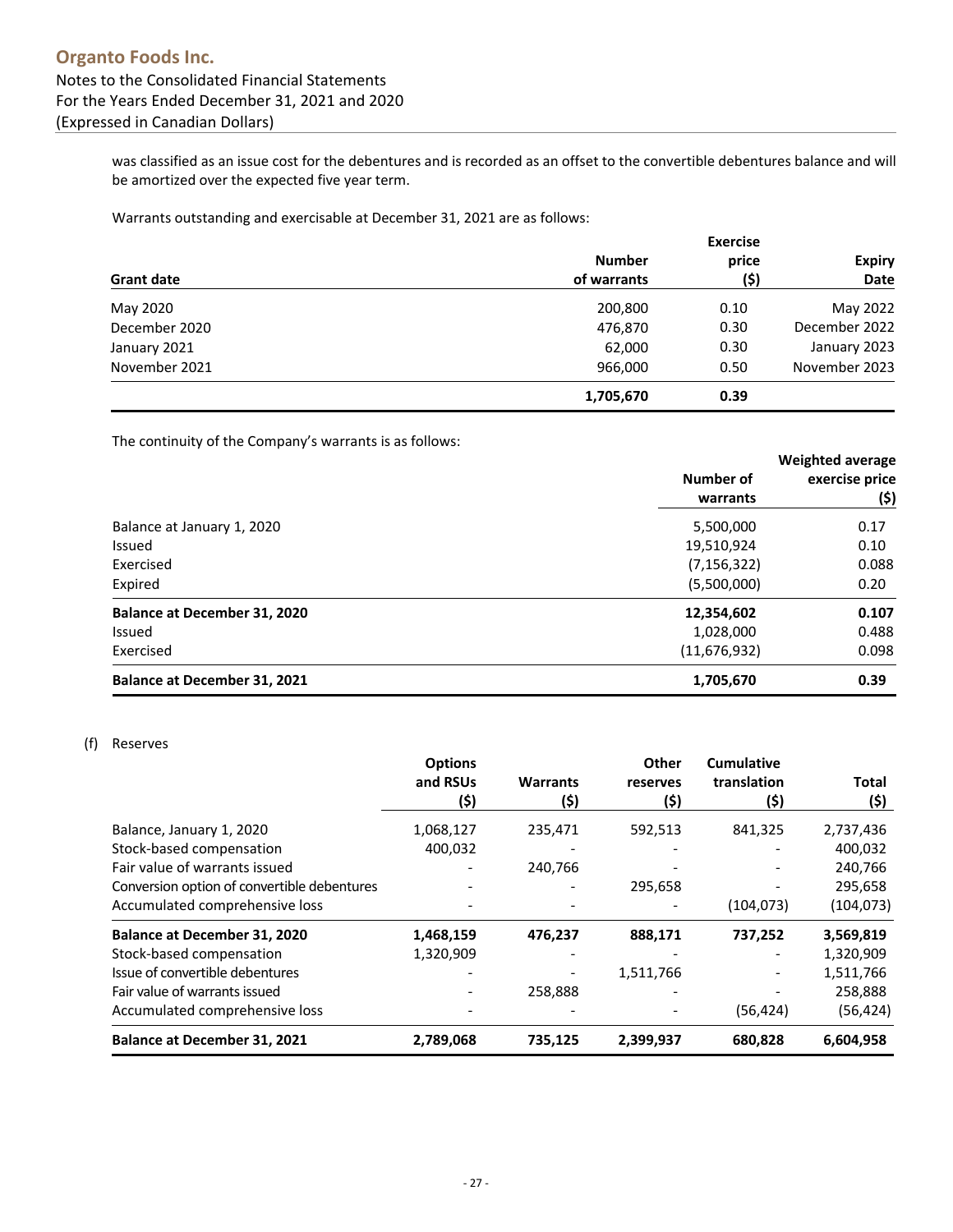## **Organto Foods Inc.**

## Notes to the Consolidated Financial Statements For the Years Ended December 31, 2021 and 2020 (Expressed in Canadian Dollars)

#### **15. Cost of sales**

|                              |              | Year ended   |  |
|------------------------------|--------------|--------------|--|
|                              |              | December 31, |  |
|                              | 2021<br>(\$) | 2020<br>(\$) |  |
| Produce purchases            | 14,972,182   | 9,211,920    |  |
| Materials and transportation | 1,993,785    | 1,033,993    |  |
| Other                        | 566,050      | 129,181      |  |
|                              | 17,532,017   | 10,375,094   |  |

#### **16. Selling, general and administration expenses**

|                           | Year ended   |         |
|---------------------------|--------------|---------|
|                           | December 31, |         |
|                           | 2021         | 2020    |
|                           | (\$)         | (\$)    |
| Administration and office | 1,479,977    | 557,459 |
| Professional fees         | 747,026      | 241,059 |
| Bad debt expense          | 3,761        | 35,174  |
| Amortization (note 9)     | 47,530       | 4,520   |
|                           | 2,278,294    | 838,212 |

#### **17. Other income (loss)**

|                                                                        | Year ended   |           |
|------------------------------------------------------------------------|--------------|-----------|
|                                                                        | December 31, |           |
|                                                                        | 2021         | 2020      |
|                                                                        | (\$)         | (\$)      |
| Financing fee received                                                 | 7.000        |           |
| Sale of Xebra ROFR (note 8)                                            | 34,000       |           |
| Insurance claim                                                        | 8.715        | 31,279    |
| Legal claim settlement provision                                       | (188, 874)   |           |
| Revaluation of advances to third-party producers and service providers |              | (64, 926) |
| <b>Revaluation of VAT</b>                                              |              | (10,980)  |
| Impairment of property, plant and equipment                            |              | (9,668)   |
| Sale of dormant subsidiary                                             |              | 6,052     |
|                                                                        | (139, 159)   | (48,243)  |

In 2021, the Company received notice of a claim against its subsidiary in Guatemala for events that took place in 2018 and while the Company believes the claim is without merit, it has provisionally accrued \$188,874 to resolve the claim.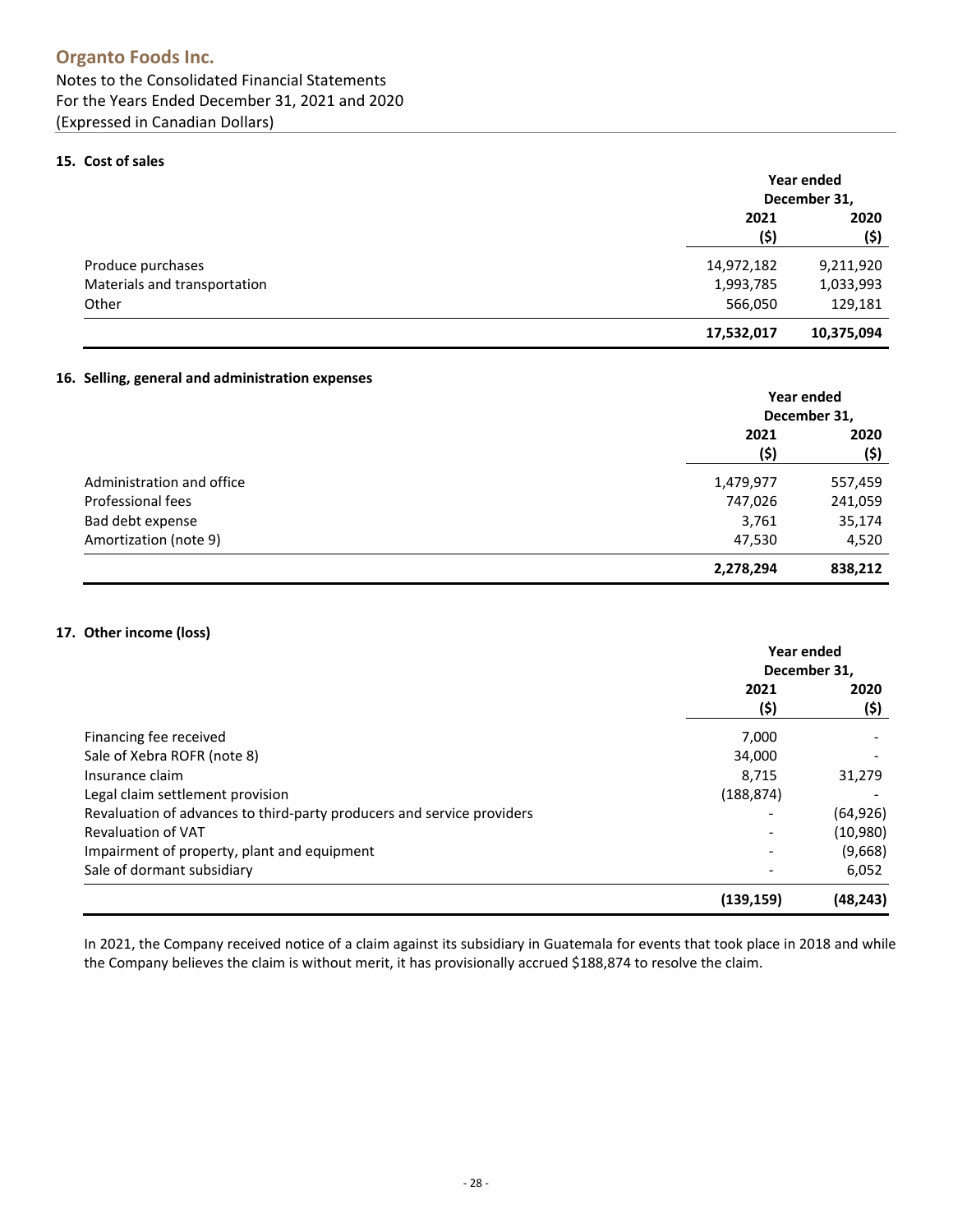## **Organto Foods Inc.**

## Notes to the Consolidated Financial Statements For the Years Ended December 31, 2021 and 2020 (Expressed in Canadian Dollars)

#### **18. Gain (loss) on settlement of debt**

|                                                   | Year ended<br>December 31, |               |
|---------------------------------------------------|----------------------------|---------------|
|                                                   | 2021<br>(\$)               | 2020<br>(\$)  |
| Loss on shares for bank loan settlement (note 11) | (715, 384)                 | (3, 116, 500) |
| Gain on settlement of accounts payable            | 142,480                    | 183,478       |
|                                                   | (572,903)                  | (2,933,022)   |

#### **19. Related party transactions**

(a) Directors and key management personnel compensation:

|                                          | Year ended   |           |
|------------------------------------------|--------------|-----------|
|                                          | December 31, |           |
|                                          | 2021         | 2020      |
|                                          | (\$)         | (\$)      |
| Salaries, consulting and management fees | 880,539      | 561,061   |
| Stock based compensation                 | 947,285      | 770,573   |
|                                          | 1,827,824    | 1,331,634 |

Key management personnel were not paid post-employment benefits, termination benefits or other long-term benefits during the years ended December 31, 2021 and 2020.

#### (b) Transactions with related parties:

|                                                                          | Year ended<br>December 31, |         |
|--------------------------------------------------------------------------|----------------------------|---------|
|                                                                          | 2021                       | 2020    |
|                                                                          | (\$)                       | (\$)    |
| Administrative services from companies with common directors or officers | 419.687                    | 562,705 |
| Product sales to a company with a common officer                         | 285,522                    | 83,441  |
| Product purchases from a company with a common officer                   | 470.782                    | 23,606  |

(c) Outstanding balances included in accounts payable (receivable):

|                                          | December 31, |         |
|------------------------------------------|--------------|---------|
|                                          | 2021         | 2020    |
|                                          | (\$)         | (\$)    |
| Salaries, consulting and management fees | 277,860      | 895,953 |
| Interest on convertible debentures       | 44,297       | 206     |
| Administration services                  |              | 111.227 |
| Expense reimbursements                   | 6.941        | 598     |
| Product sales                            | (283, 616)   |         |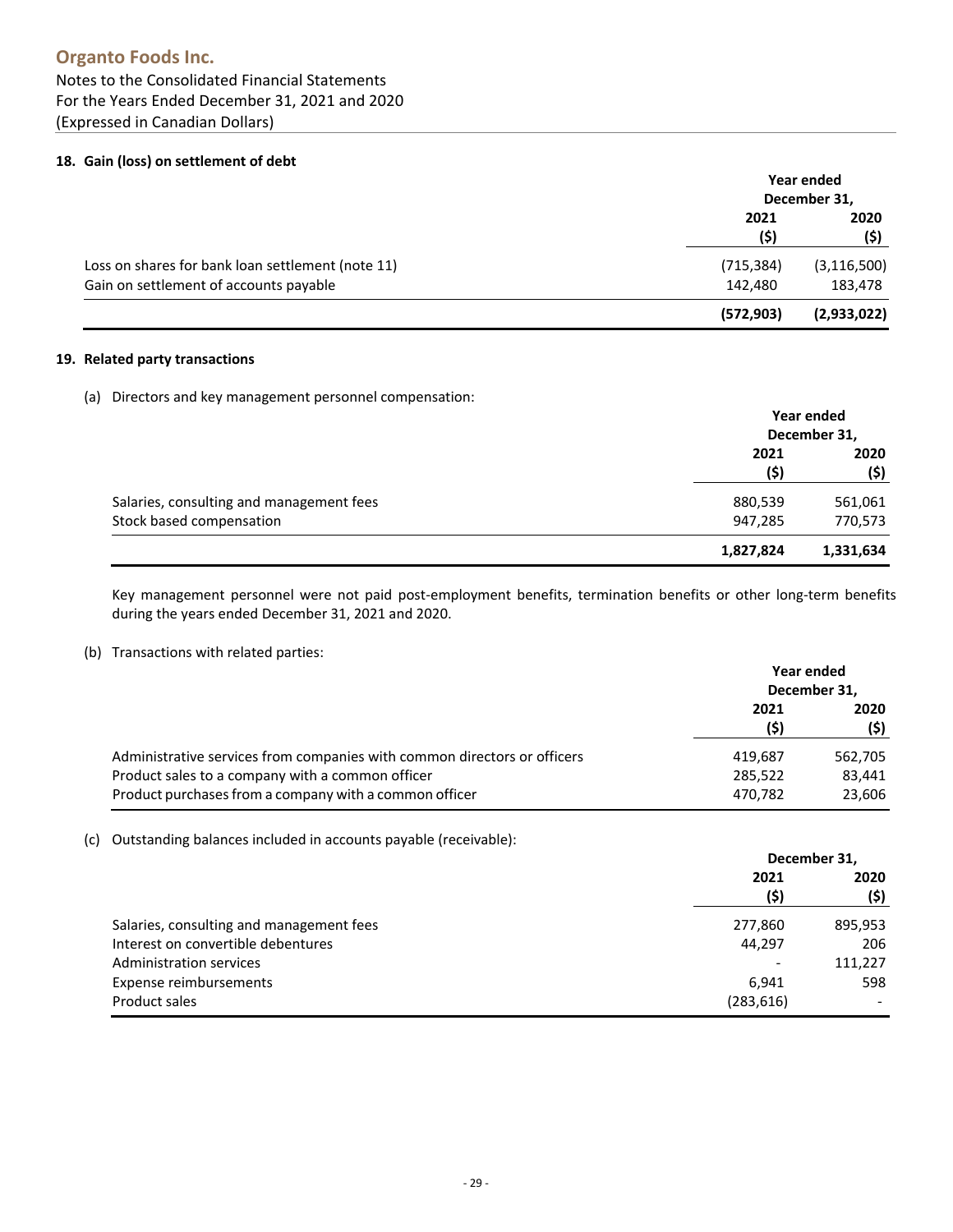(d) Loans from directors and key management personnel:

| <b>Balance at December 31, 2021</b>       |            |
|-------------------------------------------|------------|
| <b>Balance at December 31, 2020</b>       |            |
| Foreign exchange                          | 25,413     |
| Loans settled with convertible debentures | (285, 047) |
| Loans repaid                              | (436, 115) |
| Loans received                            | 346,922    |
| Balance at January 1, 2020                | 348,827    |
|                                           | (\$)       |

#### **20. Supplemental cash flow information**

|                                                 | Year ended<br>December 31, |             |
|-------------------------------------------------|----------------------------|-------------|
|                                                 |                            |             |
|                                                 | 2021                       | 2020        |
|                                                 | (\$)                       | (\$)        |
| Items not involving cash:                       |                            |             |
| Amortization                                    | 47,530                     | 4,520       |
| Bad debt expense                                | 3,761                      | 35,174      |
| Stock-based compensation                        | 1,320,909                  | 912,532     |
| Interest expense and accretion                  | 971,287                    | 424,323     |
| Foreign currency translation                    | (62, 881)                  | 91,716      |
| Other income                                    | 154,194                    | 69,201      |
| Unrealized loss (gain) on investment securities | (587, 209)                 | 1,096,807   |
| Loss on extinguishment of debt                  | 572,903                    | 2,933,022   |
| <b>Financing costs</b>                          |                            | 74,966      |
|                                                 | 2,420,494                  | 5,642,261   |
| Changes in non-cash working capital:            |                            |             |
| Receivables                                     | (1,467,858)                | (1,990,788) |
| Inventories                                     | (66, 044)                  | 38,238      |
| Prepaid expenses                                | (2,074,493)                | (475, 739)  |
| Accounts payable and accrued liabilities        | 1,471,760                  | 1,855,118   |
|                                                 | (2, 136, 635)              | (573, 171)  |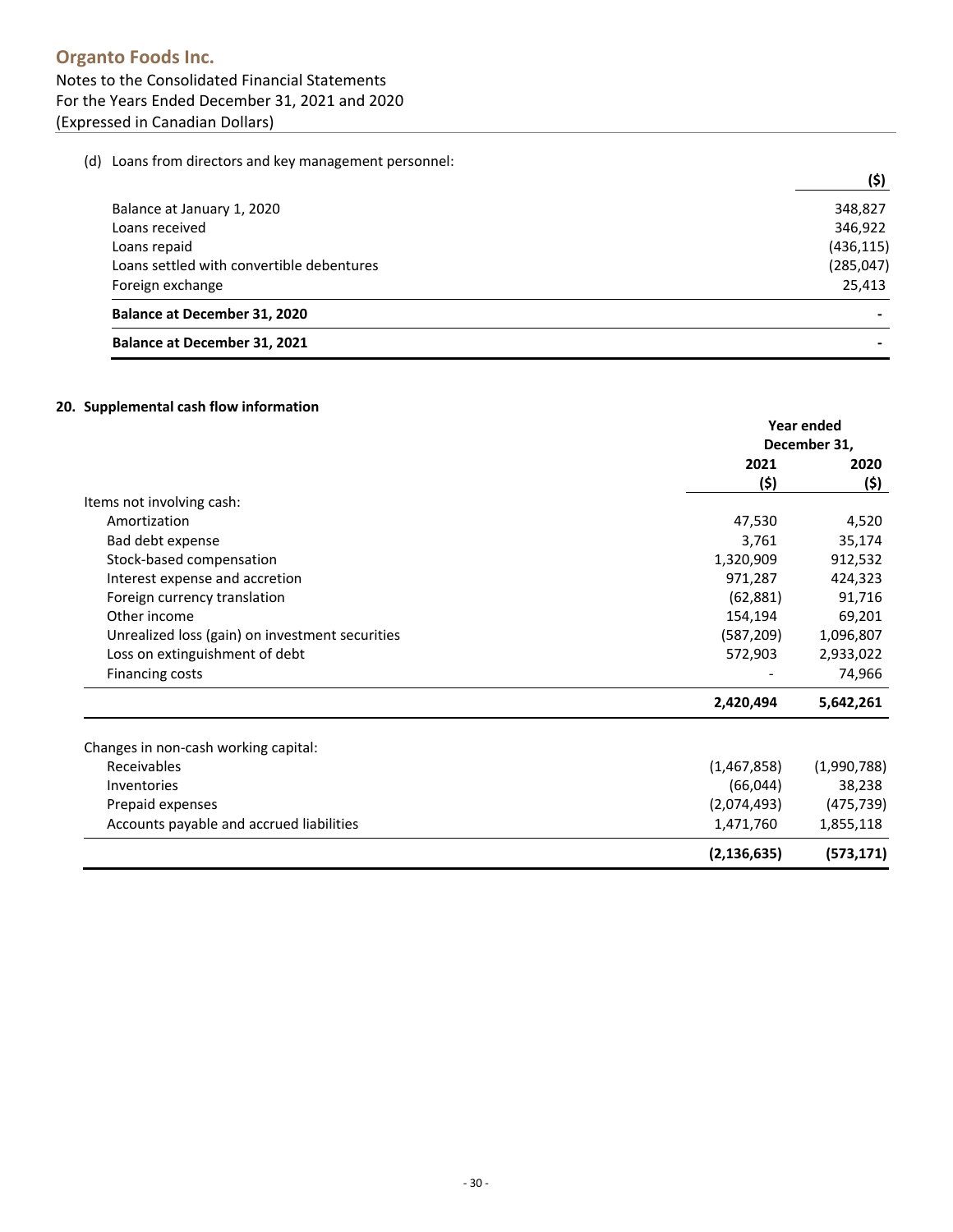Non‐cash investing and financing activities includes the following:

|                                                          | <b>Year ended</b> |           |
|----------------------------------------------------------|-------------------|-----------|
|                                                          | December 31,      |           |
|                                                          | 2021              | 2020      |
|                                                          | (\$)              | (\$)      |
| Common shares issued:                                    |                   |           |
| as part of Fresh Organic Choice acquisition              | 179,495           |           |
| to settle bank loan                                      | 1,589,198         | 4,471,500 |
| on conversion of debentures                              | 510,753           |           |
| as signing bonuses                                       | 512,500           |           |
| to settle accounts payable                               |                   | 84,080    |
| to settle short-term loans payable                       |                   | 162,817   |
| Common shares cancelled:                                 |                   |           |
| as part of the sale of the processing plant in Guatemala | (440,494)         |           |
| Convertible debentures issued                            |                   |           |
| to settle accounts payable                               |                   | 201,550   |
| to settle accrued interest                               |                   | 1,050     |
| to settle short-term loans payable                       |                   | 357,093   |
| Accounts payable settled with short-term loans           |                   | 72,603    |

#### **21. Segmented information**

The Company has one reportable business segment, being the sourcing, processing, packaging, distribution and marketing of organic and specialty food products. The Company's two largest customers accounted for 9% and 7% of sales in the year ended December 31, 2021 (2020 - 14% and 0% respectively). All of the Company's sales and customers are in Europe.

Information by geographical areas is as follows:

|                           |           | December 31,             |  |
|---------------------------|-----------|--------------------------|--|
|                           | 2021      | 2020                     |  |
|                           | (\$)      | (\$)                     |  |
| <b>Non-current assets</b> |           |                          |  |
| Canada                    | 1,051,615 | 1,040,582                |  |
| Netherlands               | 1,844,213 | $\overline{\phantom{0}}$ |  |
|                           | 2,895,828 | 1,040,582                |  |

#### **22. Commitments**

At December 31, 2021 the Company had entered into agreements which call for minimum payments as follows:

|                                |                       | <b>Between</b>           |                       |                      |
|--------------------------------|-----------------------|--------------------------|-----------------------|----------------------|
|                                | Within 1 year<br>(\$) | 1 and 5 years<br>(\$)    | After 5 years<br>(\$) | <b>Total</b><br>(\$) |
| Management fees                | 236,156               |                          |                       | 236,156              |
| <b>Administration services</b> | 2,160                 | $\overline{\phantom{a}}$ | -                     | 2,160                |
| Labour and benefits            | 128,474               |                          |                       | 128,474              |
|                                | 366,790               |                          |                       | 366,790              |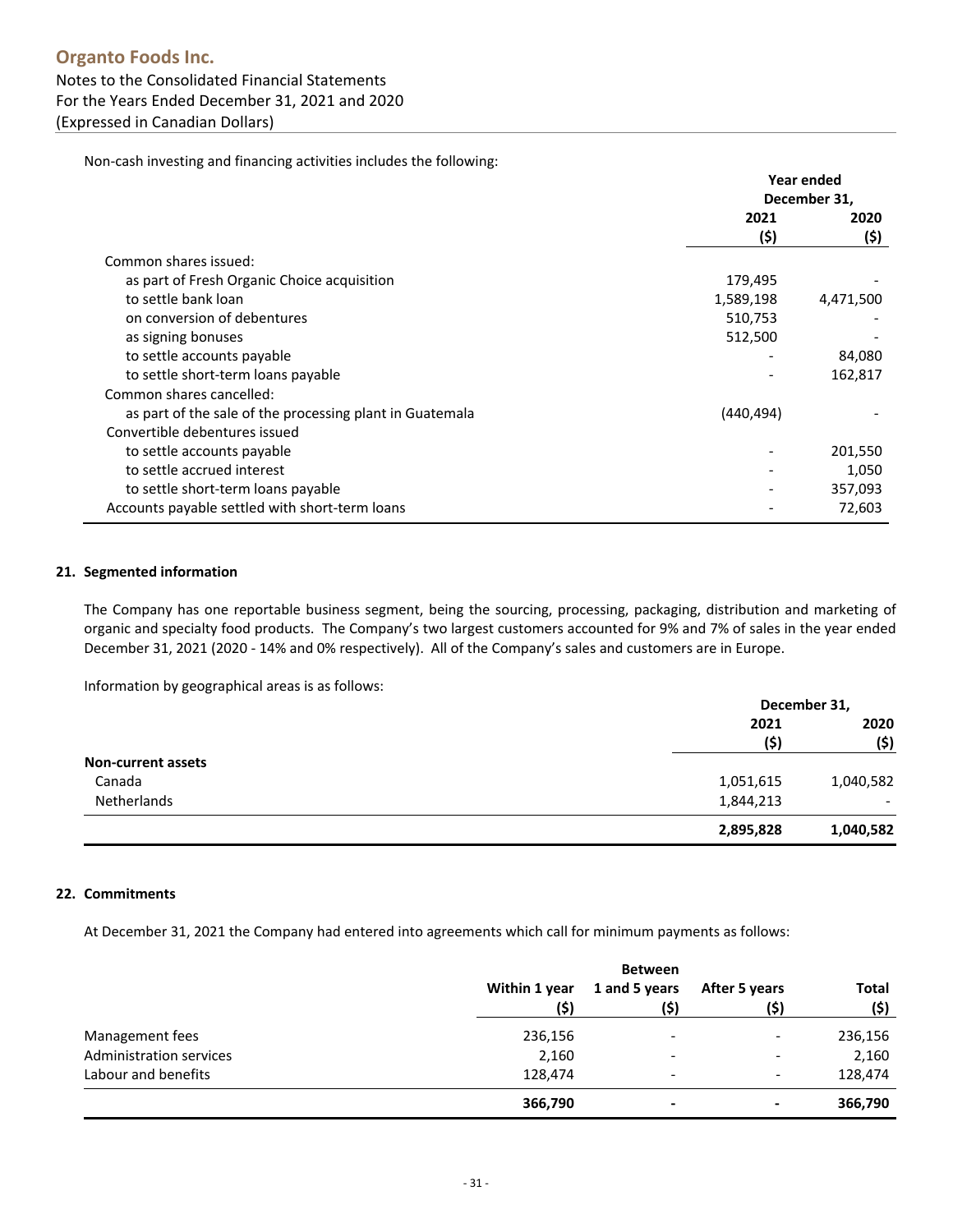#### **23. Financial risk and capital management**

The Company's financial instruments are exposed to certain financial risks. The risk exposures and the impact on the Company's financial instruments at December 31, 2021 are summarized below. The Board of Directors reviews with management the principal risks affecting the Company and the systems that have been put in place to manage these risks.

(a) Credit risk

Credit risk is the risk that the Company will incur a loss due to a customer or third party failing to discharge their obligation due to the Company. The Company's primary exposure to credit risk is in its cash accounts and accounts receivable. Credit risk associated with accounts receivable is considered moderate.

The credit risk exposure on cash is limited to their carrying amounts at the date of the statement of financial position. Cash is held as cash deposits with creditworthy chartered banks in Canada, Guatemala, Argentina, Mexico and Europe. While the risk was assessed as low, a Mexican bank had its banking license revoked and was placed into liquidation by the Mexican government. A payment to a Mexican supplier was impacted by the shut down of this bank and the Company is unsure of the financial impact this may have on the Company. The Company does not expect any issues with the other banks it deals with and their credit risk is assessed as low.

#### (b) Liquidity risk

Liquidity risk arises from the Company's general and capital financing needs. The Company manages liquidity risk by attempting to maintain sufficient cash balances. Liquidity requirements are managed based on expected cash flowsto ensure that there is sufficient capital in order to meet short term obligations. As at December 31, 2021, the Company had working capital of \$9,682,809 (2020 – \$2,580,088). Liquidity risk is assessed as high.

To date, the Company has been able to address any shortfalls in meeting its short term financial demands by turning to equity and debt markets to raise the funding necessary to continue operations. The Company will continue to rely on equity or debt financing until it is able to realize consistent profitable operating results. See note 1 for the going concern discussion.

(c) Market risks – interest rate

The Company is not exposed to interest rate risks as it does not have any debt subject to variable interest rates.

#### Sensitivity analysis

A 1% change in interest rates is not expected to have a material effect on the Company's profit or loss and equity.

As the Company's presentation currency is the Canadian Dollar, where foreign currency transactions such as the US Dollar, European Euro, Guatemalan Quetzal and Argentine Peso are converted into Canadian Dollars, changesin exchange rates between these currencies may have an effect on the Company's profit or loss and equity. A +/‐ 10% change in the exchange rate between those currencies and the Canadian Dollar can affect net loss by approximately \$250,000.

#### Capital management

The Company's objectives when managing capital are to ensure an optimal capital structure is maintained to reduce overall cost of capital and allow the Company flexibility to respond to changes in its working capital requirements.

In the management of capital, the Company includes the components of shareholders' equity, net of cash.

The Company manages the capital structure and makes adjustments to it in light of changes in economic conditions and the risk characteristics of the underlying assets. To maintain or adjust the capital structure, the Company may attempt to issue new shares, acquire or dispose of assets or adjust the amount of cash and investments.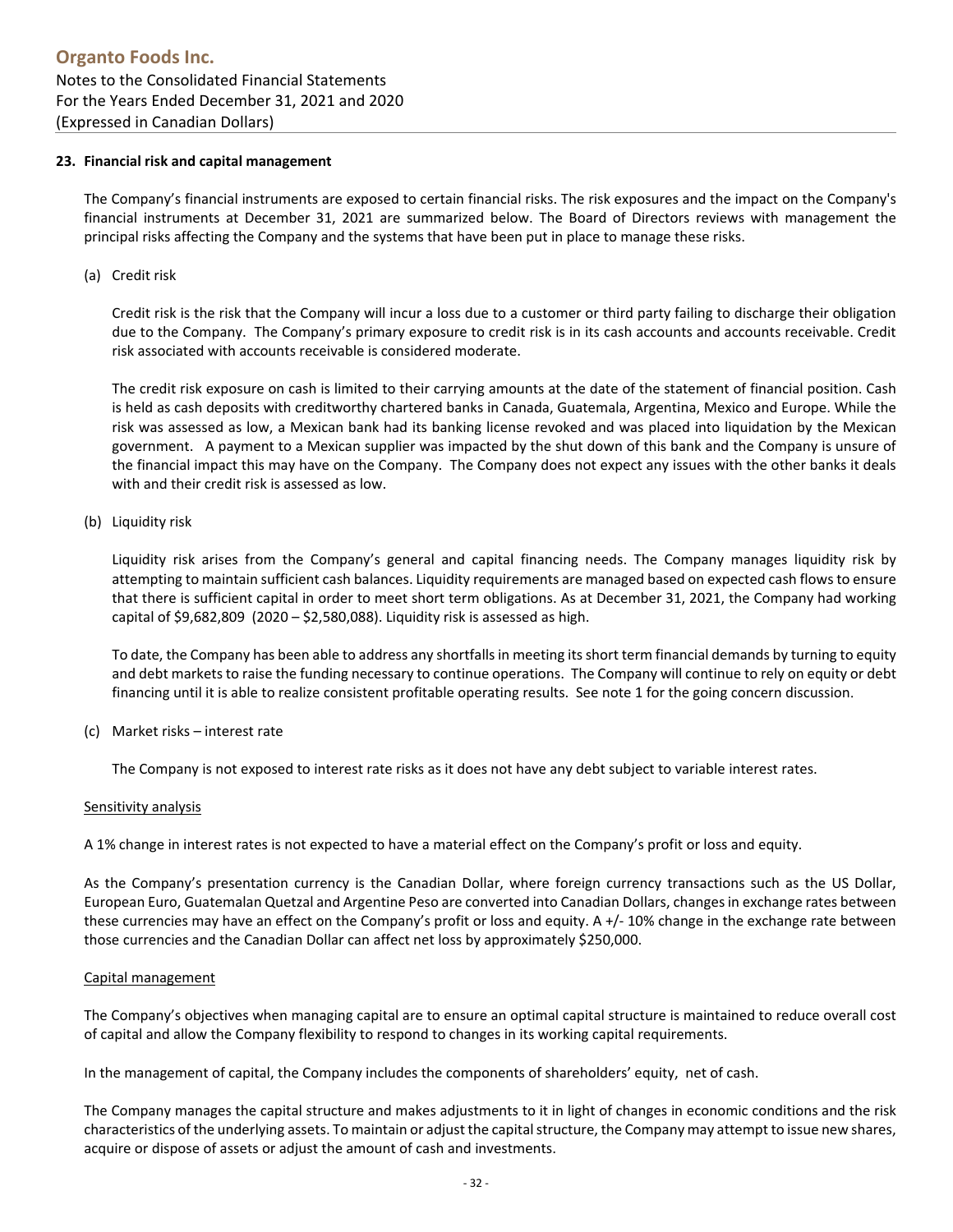In order to facilitate the management of its capital requirements, the Company monitors working capital and cash flows regularly. There have been no changes to the Company's capital management policies and procedures since the end of the most recent fiscal year.

#### Fair value

The Company has determined the estimated fair values of its financial instruments based upon appropriate valuation methodologies.

IFRS 7, *Financial Instruments: Disclosure* establishes a fair value hierarchy that prioritizes the input to valuation techniques used to measure fair value as follows:

- Level 1 quoted prices (unadjusted) in active markets for identical assets or liabilities;
- Level 2 –inputs other than quoted prices included in Level 1 that are observable for the asset or liability, either directly (i.e., as prices) or indirectly (i.e., derived from prices); and
- Level 3 inputs for the asset or liability that are not based on observable market data (unobservable inputs).

The fair value of the Company's financial instruments were determined based upon appropriate valuation methodologies as follows:

- the fair value of cash is based on level 1 inputs and approximates its carrying value due to the immediate or short-term maturity of these financial instruments;
- the fair value of the Company's investment securities, which are not publicly traded, was estimated using level 2 inputs being the price of recent or in‐progress funding involving financing from external investors; and
- the fair value of the liability component of the Company's convertible debentures was based on level 2 inputs.

#### **24. Income taxes**

The provision for income taxes reported differs from the amount computed by applying the applicable Canadian federal and provincial income tax rates to the loss before tax provision due to the following:

|                                                                   | Year ended<br>December 31, |              |
|-------------------------------------------------------------------|----------------------------|--------------|
|                                                                   | 2021<br>(\$)               | 2020<br>(\$) |
| Net loss for the year                                             | (6,340,664)                | (7,054,745)  |
| Statutory tax rate                                                | 27%                        | 27%          |
| Income taxes (recovery) computed at statutory rates               | (1,712,000)                | (1,904,800)  |
| Foreign tax differences, rate changes, foreign exchange and other | 859,000                    | 1,500        |
| Expiry of non-capital losses carried forward                      | 46.500                     | 1,500        |
| Non-deductible items                                              | 683,400                    | 263,000      |
| Share issue costs                                                 | (29,700)                   | (12,000)     |
| Change in valuation allowance of deferred taxes                   | 152,800                    | 1,650,800    |
|                                                                   |                            |              |

The Company has deductible temporary differences for which deferred tax assets have not been recognized due to the uncertainty of their recovery. The significant components of unrecognized deferred income tax assets and liabilities at December 31, 2021 and 2020 are as follows: